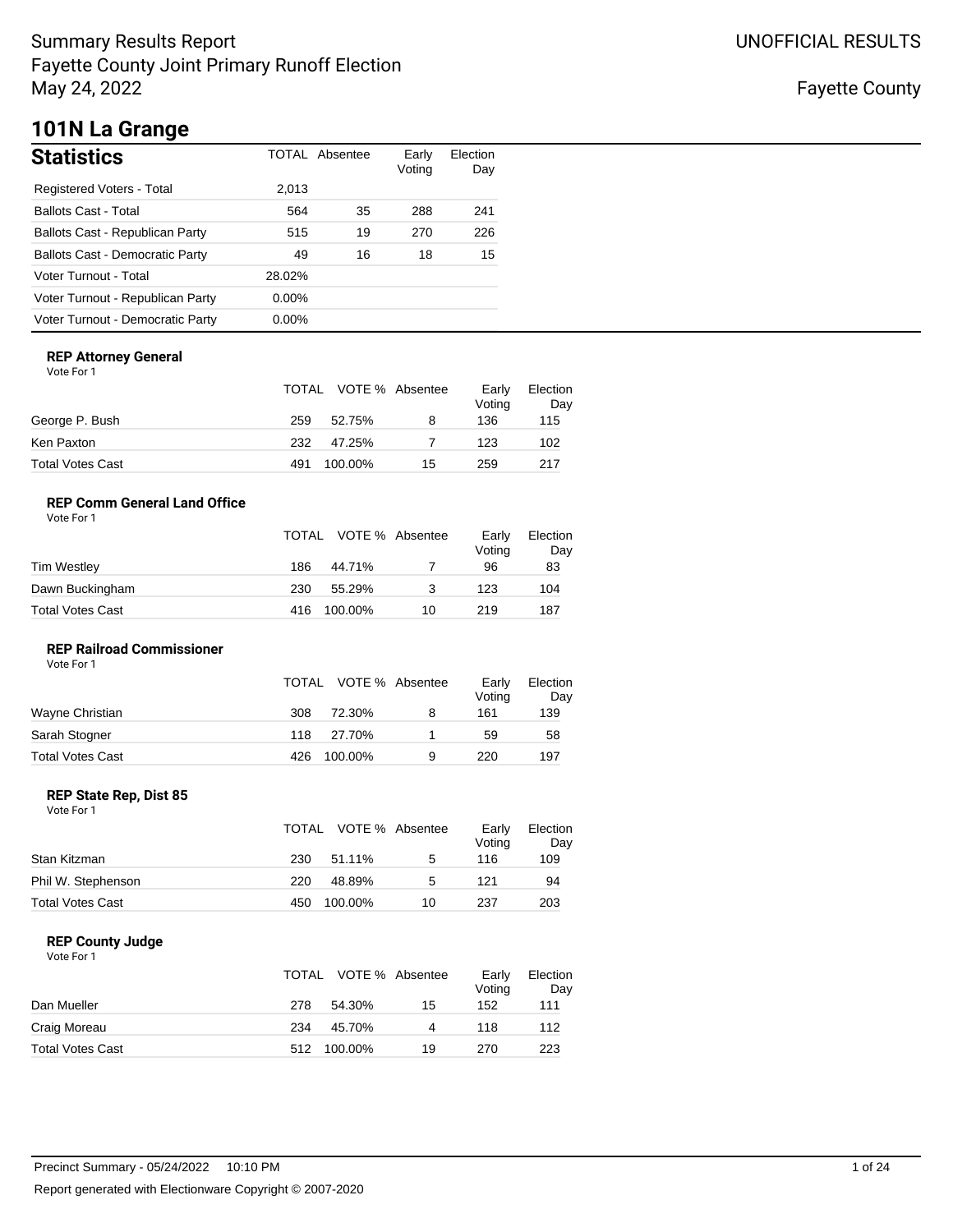# **101N La Grange**

### **DEM Lieutenant Governor**

| Vote For 1 |  |  |  |
|------------|--|--|--|
|------------|--|--|--|

|                  |    | TOTAL VOTE % Absentee |    | Early<br>Voting | Election<br>Day |
|------------------|----|-----------------------|----|-----------------|-----------------|
| Michelle Beckley | 19 | 39.58%                |    | 9               |                 |
| Mike Collier     | 29 | 60.42%                | 13 | 9               |                 |
| Total Votes Cast | 48 | 100.00%               | 16 | 18              | 14              |

### **DEM Attorney General**

| Vote For 1 |  |  |
|------------|--|--|
|------------|--|--|

|                         |    | TOTAL VOTE % Absentee |    | Earlv<br>Voting | Election<br>Day |
|-------------------------|----|-----------------------|----|-----------------|-----------------|
| Joe Jaworski            | 25 | 52.08%                | 9  |                 | 9               |
| Rochelle Mercedes Garza | 23 | 47.92%                |    |                 | $\mathbf{b}$    |
| Total Votes Cast        |    | 100.00%               | 16 | 18              | 14              |

### **DEM Comptroller of Public Accounts**

| Vote For 1       |    |                       |    |                 |                 |
|------------------|----|-----------------------|----|-----------------|-----------------|
|                  |    | TOTAL VOTE % Absentee |    | Early<br>Voting | Election<br>Day |
| Angel Luis Vega  | 13 | 28.26%                |    | 6               | 5               |
| Janet T. Dudding | 33 | 71.74%                | 14 | 11              | 8               |
| Total Votes Cast | 46 | 100.00%               | 16 |                 | 13              |

### **DEM Comm General Land Office**

|                      |     | TOTAL VOTE % Absentee |    | Early<br>Voting | Election<br>Day |
|----------------------|-----|-----------------------|----|-----------------|-----------------|
| Sandragrace Martinez | 14  | 30.43%                |    | 6               | 5               |
| Jay Kleberg          | 32  | 69.57%                | 12 | 12              |                 |
| Total Votes Cast     | 46. | 100.00%               | 15 | 18              | 13              |
|                      |     |                       |    |                 |                 |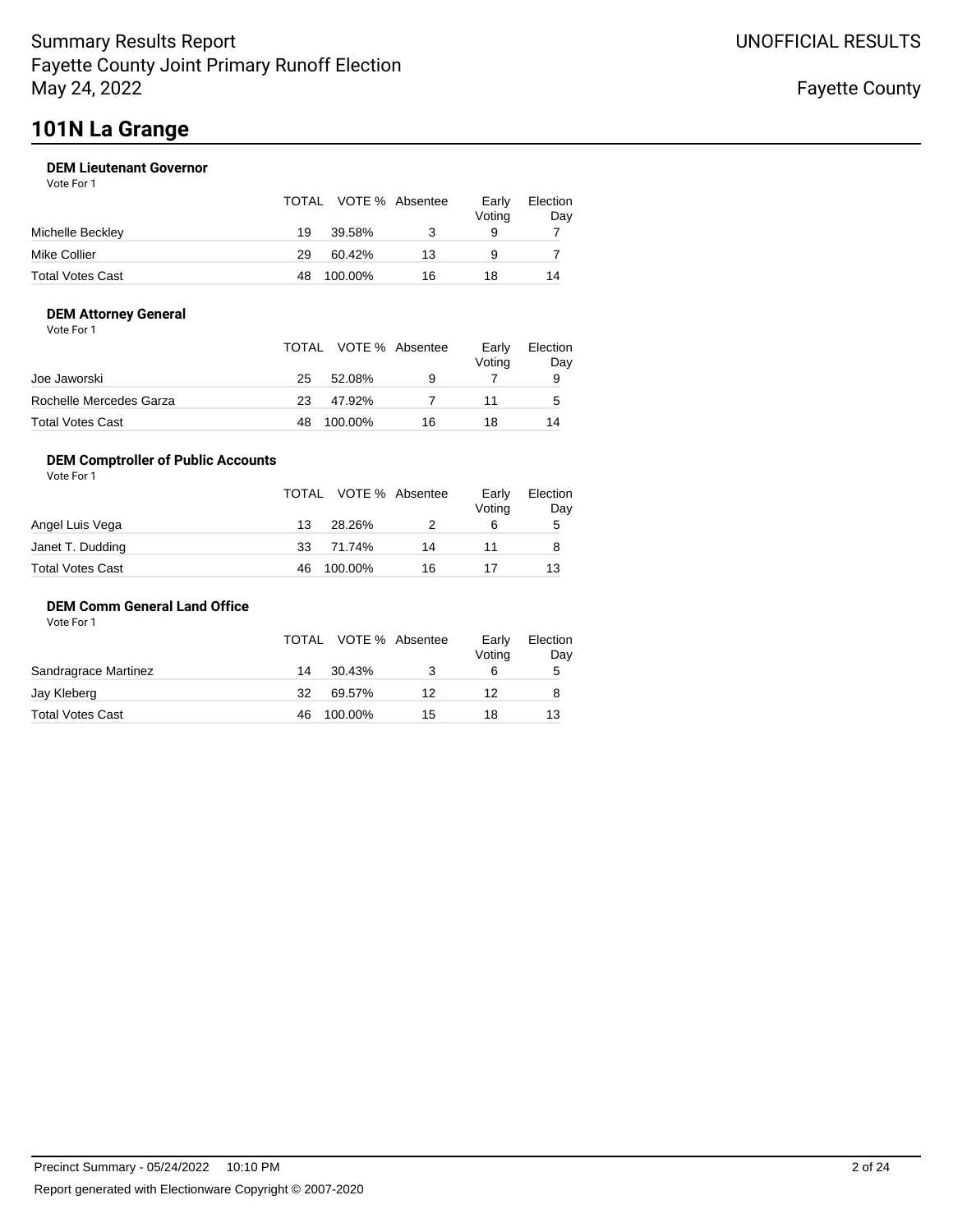Fayette County

# **110 Warda**

| <b>Statistics</b>                      |          | TOTAL Absentee | Early<br>Voting | Election<br>Day |
|----------------------------------------|----------|----------------|-----------------|-----------------|
| Registered Voters - Total              | 1,006    |                |                 |                 |
| <b>Ballots Cast - Total</b>            | 279      | 11             | 110             | 158             |
| Ballots Cast - Republican Party        | 263      | 11             | 101             | 151             |
| <b>Ballots Cast - Democratic Party</b> | 16       | 0              | 9               |                 |
| Voter Turnout - Total                  | 27.73%   |                |                 |                 |
| Voter Turnout - Republican Party       | $0.00\%$ |                |                 |                 |
| Voter Turnout - Democratic Party       | $0.00\%$ |                |                 |                 |

### **REP Attorney General**

| Vote For |  |
|----------|--|
|----------|--|

|                  |     | TOTAL VOTE % Absentee |    | Early<br>Voting | Election<br>Day |
|------------------|-----|-----------------------|----|-----------------|-----------------|
| George P. Bush   | 114 | 45.06%                | 3  | 39              | 72              |
| Ken Paxton       | 139 | 54.94%                |    | 55              | 76              |
| Total Votes Cast | 253 | 100.00%               | 11 | 94              | 148             |

### **REP Comm General Land Office**

| Vote For 1 |  |
|------------|--|
|            |  |

|                  |     | TOTAL VOTE % Absentee |   | Early<br>Voting | Election<br>Day |
|------------------|-----|-----------------------|---|-----------------|-----------------|
| Tim Westley      | 93  | 43.26%                |   | 28              | 62              |
| Dawn Buckingham  | 122 | 56.74%                | 6 | 53              | 63              |
| Total Votes Cast | 215 | 100.00%               | 9 | 81              | 125             |

### **REP Railroad Commissioner** Vote For 1

|                         | TOTAL | VOTE % Absentee |   | Early<br>Voting | Election<br>Day |
|-------------------------|-------|-----------------|---|-----------------|-----------------|
| Wayne Christian         | 147   | 67.43%          | 8 | 59              | 80              |
| Sarah Stogner           | 71    | 32.57%          |   | 23              | 47              |
| <b>Total Votes Cast</b> | 218   | 100.00%         | 9 | 82              | 127             |

### **REP State Rep, Dist 85**

| Vote For 1 |  |  |
|------------|--|--|
|------------|--|--|

|                         |     | TOTAL VOTE % Absentee |    | Early<br>Voting | Election<br>Day |
|-------------------------|-----|-----------------------|----|-----------------|-----------------|
| Stan Kitzman            | 138 | 58.97%                |    | 46              | 89              |
| Phil W. Stephenson      | 96  | 41.03%                | 8  | 42              | 46              |
| <b>Total Votes Cast</b> | 234 | 100.00%               | 11 | 88              | 135             |

### **REP County Judge**

|                         |     | TOTAL VOTE % Absentee |    | Early<br>Voting | Election<br>Day |
|-------------------------|-----|-----------------------|----|-----------------|-----------------|
| Dan Mueller             | 138 | 54.55%                | 5  | 54              | 79              |
| Craig Moreau            | 115 | 45.45%                | 6  | 42              | 67              |
| <b>Total Votes Cast</b> | 253 | 100.00%               | 11 | 96              | 146             |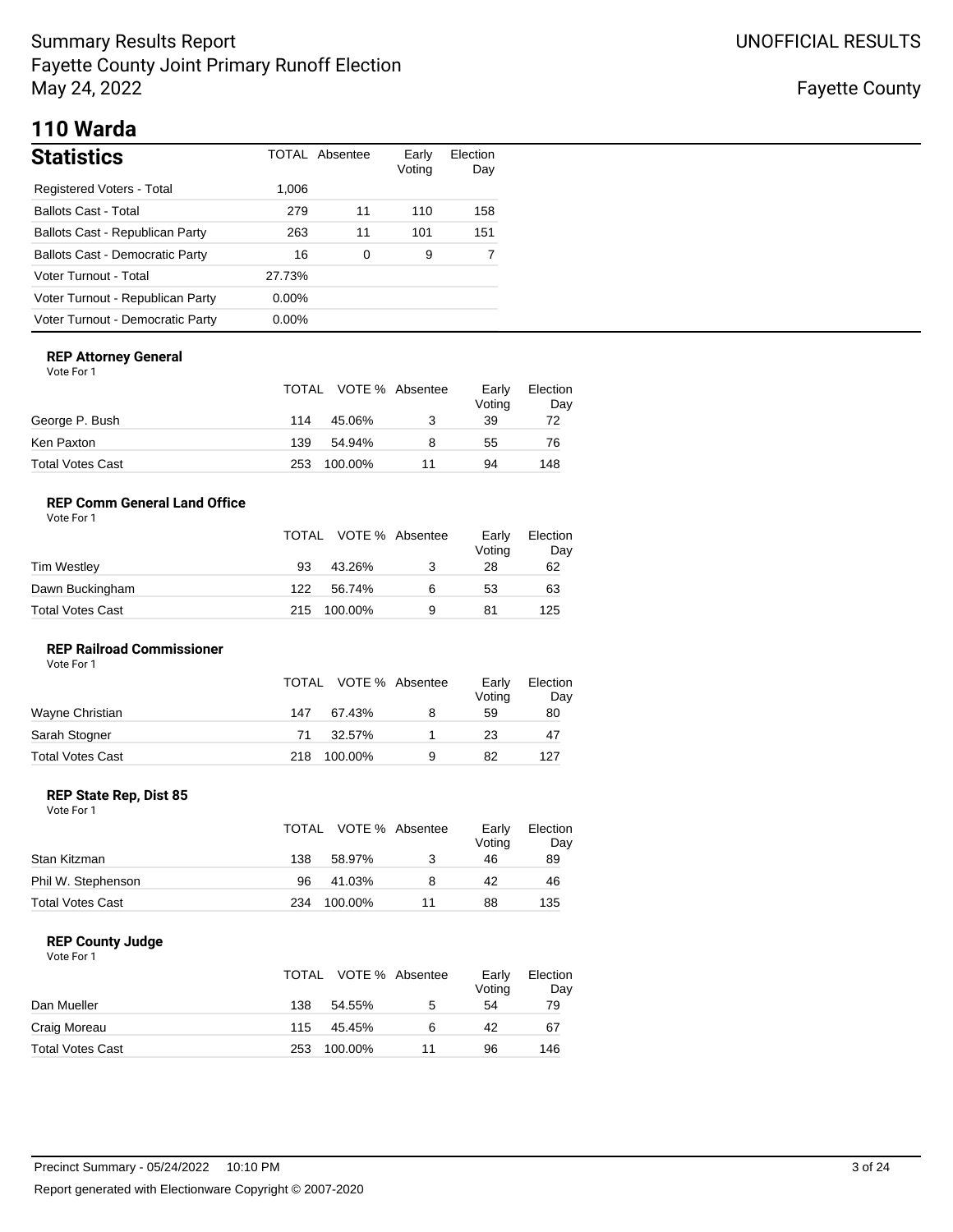### **DEM Lieutenant Governor**

Vote For 1

|                  |    | TOTAL VOTE % Absentee | Early<br>Voting | Election<br>Day |
|------------------|----|-----------------------|-----------------|-----------------|
| Michelle Beckley |    | 25.00%                |                 |                 |
| Mike Collier     | 12 | 75.00%                |                 | 5               |
| Total Votes Cast | 16 | 100.00%               |                 |                 |

### **DEM Attorney General**

| Vote For 1 |  |
|------------|--|
|------------|--|

|                         |    | TOTAL VOTE % Absentee | Early<br>Voting | Election<br>Day |
|-------------------------|----|-----------------------|-----------------|-----------------|
| Joe Jaworski            |    | 50.00%                | G               |                 |
| Rochelle Mercedes Garza |    | 50.00%                |                 | 4               |
| Total Votes Cast        | 16 | 100.00%               |                 |                 |

### **DEM Comptroller of Public Accounts**

| Vote For 1       |    |                       |                 |                 |
|------------------|----|-----------------------|-----------------|-----------------|
|                  |    | TOTAL VOTE % Absentee | Early<br>Voting | Election<br>Day |
| Angel Luis Vega  |    | 43.75%                | 6               |                 |
| Janet T. Dudding | 9  | 56.25%                |                 | 6               |
| Total Votes Cast | 16 | 100.00%               | 9               |                 |

### **DEM Comm General Land Office**

|    |        |         | Early<br>Voting       | Election<br>Day |
|----|--------|---------|-----------------------|-----------------|
| 5  | 31.25% |         |                       |                 |
| 11 | 68.75% |         |                       | 5               |
| 16 |        |         |                       |                 |
|    |        | 100.00% | TOTAL VOTE % Absentee |                 |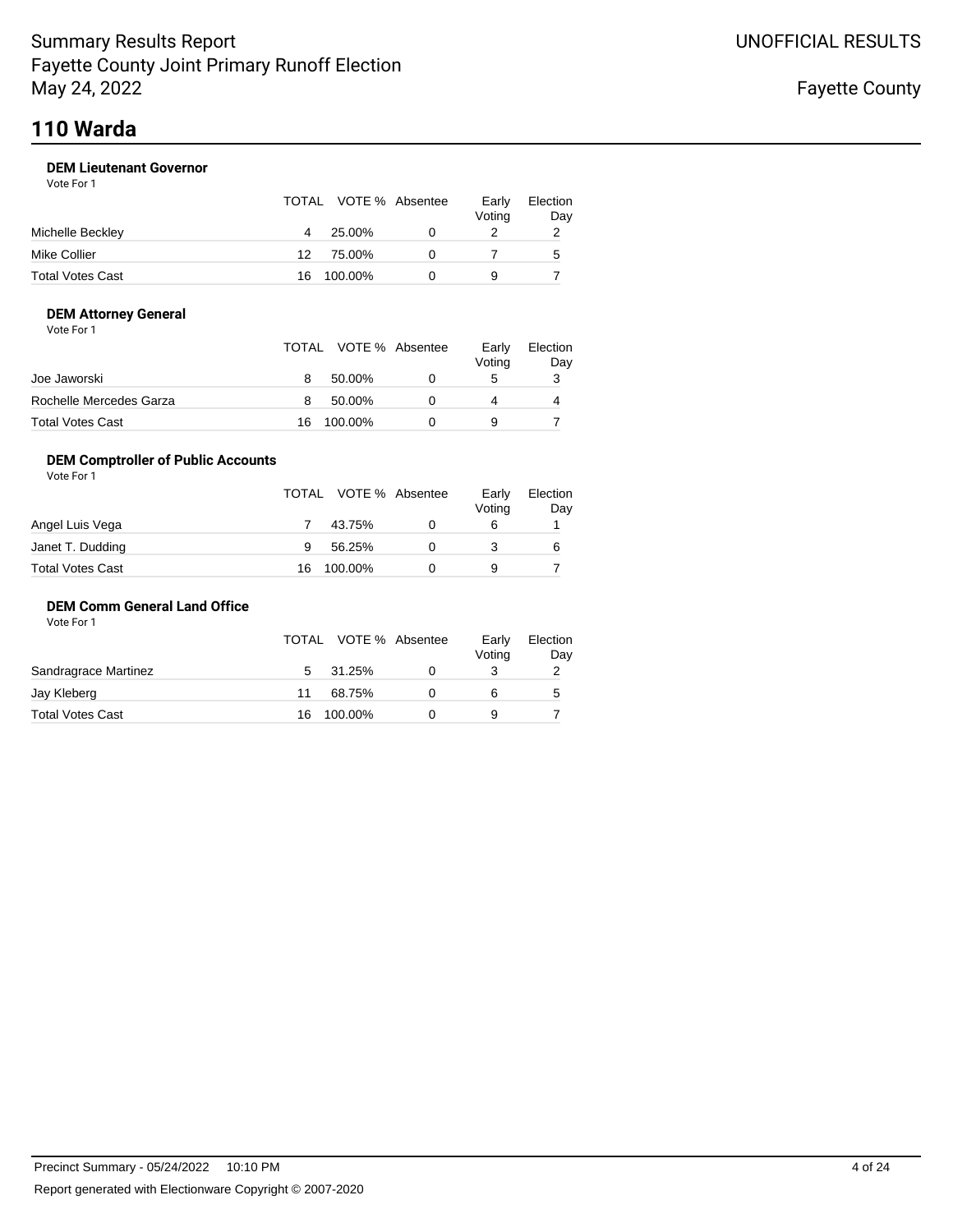Fayette County

# **112 Plum**

| <b>Statistics</b>                      |          | TOTAL Absentee | Early<br>Voting | Election<br>Day |
|----------------------------------------|----------|----------------|-----------------|-----------------|
| Registered Voters - Total              | 1,256    |                |                 |                 |
| <b>Ballots Cast - Total</b>            | 273      | 10             | 107             | 156             |
| Ballots Cast - Republican Party        | 255      | 6              | 98              | 151             |
| <b>Ballots Cast - Democratic Party</b> | 18       | 4              | 9               | 5               |
| Voter Turnout - Total                  | 21.74%   |                |                 |                 |
| Voter Turnout - Republican Party       | $0.00\%$ |                |                 |                 |
| Voter Turnout - Democratic Party       | $0.00\%$ |                |                 |                 |

### **REP Attorney General**

| Vote For |  |
|----------|--|
|----------|--|

|                  |     | TOTAL VOTE % Absentee |   | Early<br>Voting | Election<br>Day |
|------------------|-----|-----------------------|---|-----------------|-----------------|
| George P. Bush   | 121 | 48.40%                | 6 | 48              | 67              |
| Ken Paxton       | 129 | 51.60%                |   | 48              | 81              |
| Total Votes Cast | 250 | 100.00%               | 6 | 96              | 148             |

### **REP Comm General Land Office**

| Vote For 1 |  |
|------------|--|
|            |  |

|                  |     | TOTAL VOTE % Absentee |   | Early<br>Voting | Election<br>Day |
|------------------|-----|-----------------------|---|-----------------|-----------------|
| Tim Westley      | 91  | 41.94%                |   | 38              | 50              |
| Dawn Buckingham  | 126 | 58.06%                | З | 41              | 82              |
| Total Votes Cast | 217 | 100.00%               | 6 | 79              | 132             |

### **REP Railroad Commissioner**

| Vote For 1       |     |                       |   |                 |                 |
|------------------|-----|-----------------------|---|-----------------|-----------------|
|                  |     | TOTAL VOTE % Absentee |   | Early<br>Voting | Election<br>Day |
| Wayne Christian  | 162 | 72.00%                |   | 61              | 99              |
| Sarah Stogner    | 63  | 28.00%                | 3 | 23              | 37              |
| Total Votes Cast | 225 | 100.00%               | 5 | 84              | 136             |

### **REP State Rep, Dist 85**

| Vote For 1 |  |
|------------|--|
|------------|--|

|                         |     | TOTAL VOTE % Absentee |   | Early<br>Voting | Election<br>Day |
|-------------------------|-----|-----------------------|---|-----------------|-----------------|
| Stan Kitzman            | 129 | 54.66%                | 6 | 40              | 83              |
| Phil W. Stephenson      | 107 | 45.34%                |   | 50              | 57              |
| <b>Total Votes Cast</b> | 236 | 100.00%               | 6 | 90              | 140             |

### **REP County Judge**

|                         | TOTAL |         | VOTE % Absentee | Early<br>Voting | Election<br>Day |
|-------------------------|-------|---------|-----------------|-----------------|-----------------|
| Dan Mueller             | 136   | 53.54%  | 5               | 46              | 85              |
| Craig Moreau            | 118   | 46.46%  |                 | 52              | 65              |
| <b>Total Votes Cast</b> | 254   | 100.00% | 6               | 98              | 150             |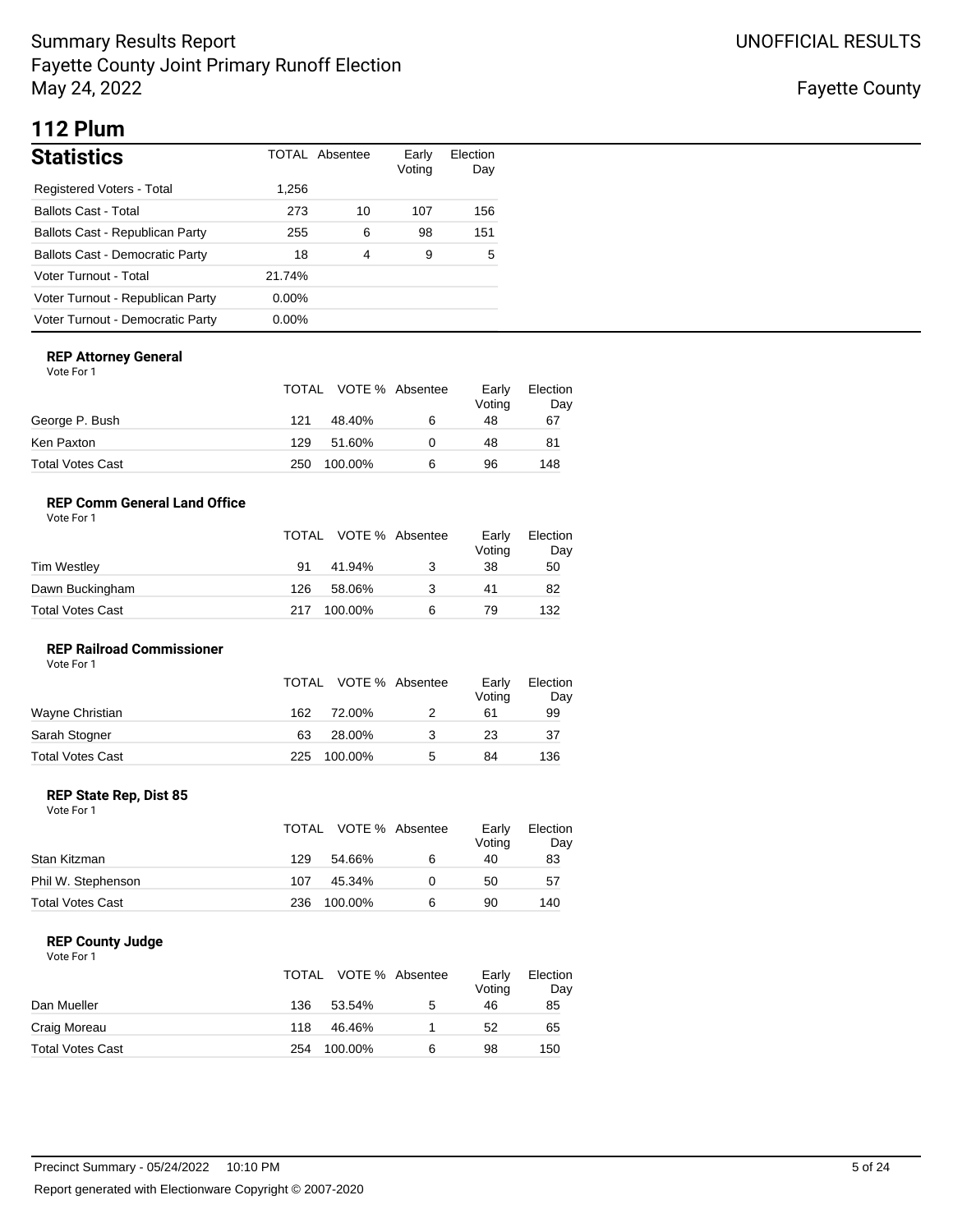Vote For 1

### **DEM Lieutenant Governor**

|                  |    | TOTAL VOTE % Absentee | Early<br>Voting | Election<br>Day |
|------------------|----|-----------------------|-----------------|-----------------|
| Michelle Beckley | 9  | 50.00%                | 5               | 3               |
| Mike Collier     |    | 50.00%                | 4               |                 |
| Total Votes Cast | 18 | 100.00%               | 9               | 5               |

### **DEM Attorney General**

| Vote For 1 |  |  |
|------------|--|--|
|------------|--|--|

|                         |    | TOTAL VOTE % Absentee |           | Early<br>Voting | Election<br>Day |
|-------------------------|----|-----------------------|-----------|-----------------|-----------------|
| Joe Jaworski            | 11 | 61.11%                | $\Lambda$ |                 | 5               |
| Rochelle Mercedes Garza |    | 38.89%                |           |                 |                 |
| Total Votes Cast        | 18 | 100.00%               |           |                 | 5               |

### **DEM Comptroller of Public Accounts**

| Vote For 1       |                |                       |                 |                 |
|------------------|----------------|-----------------------|-----------------|-----------------|
|                  |                | TOTAL VOTE % Absentee | Early<br>Voting | Election<br>Day |
| Angel Luis Vega  | $\overline{4}$ | 22.22%                |                 | 3               |
| Janet T. Dudding | 14             | 77.78%                |                 |                 |
| Total Votes Cast | 18             | 100.00%               | 9               | 5               |

### **DEM Comm General Land Office**

Vote For 1

|                      |    | TOTAL VOTE % Absentee | Early<br>Voting | Election<br>Day |
|----------------------|----|-----------------------|-----------------|-----------------|
| Sandragrace Martinez | 6  | 33.33%                |                 |                 |
| Jay Kleberg          | 12 | 66.67%                |                 |                 |
| Total Votes Cast     | 18 | 100.00%               |                 | 5               |
|                      |    |                       |                 |                 |

Fayette County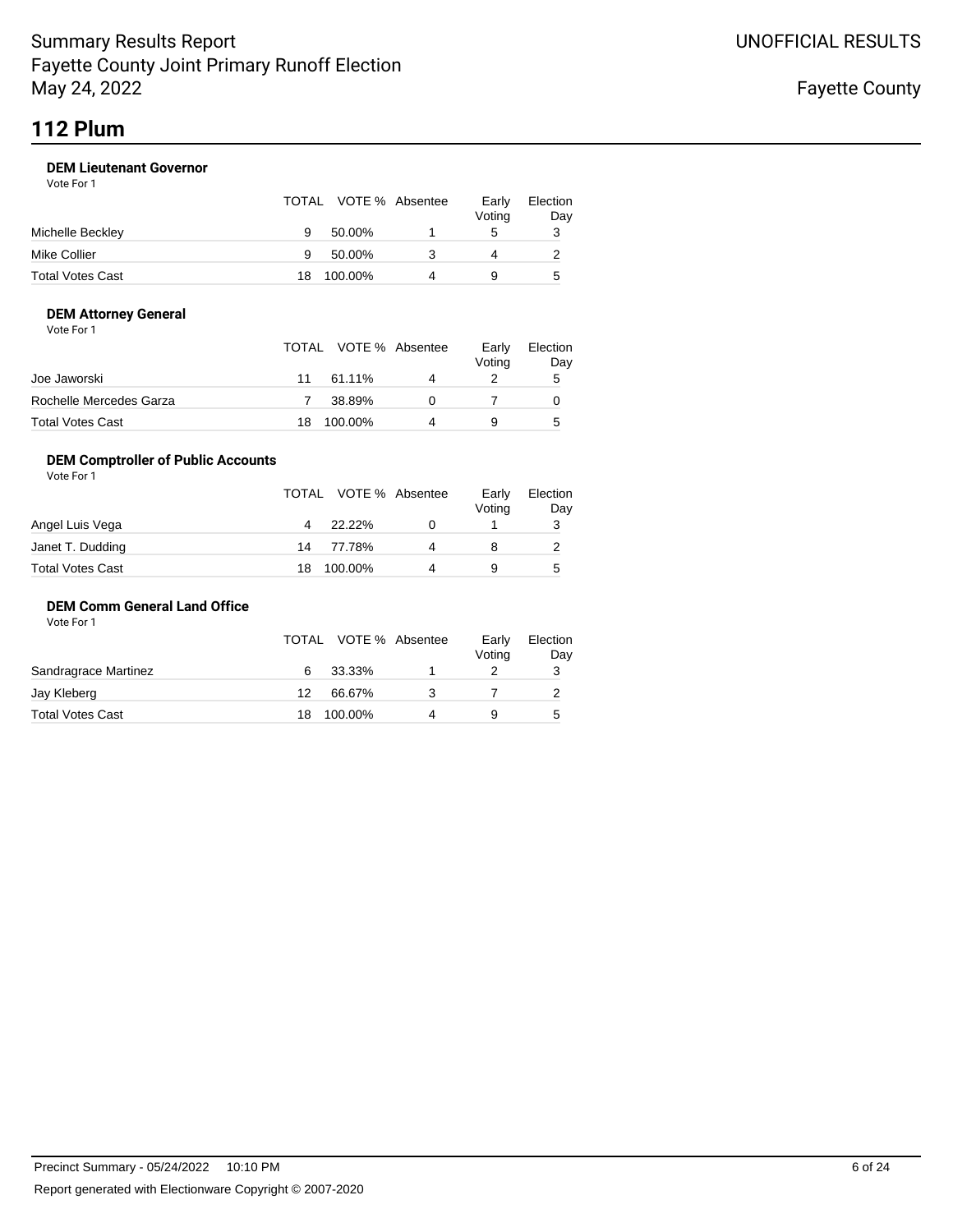Fayette County

# **201E La Grange**

| <b>Statistics</b>                      |          | TOTAL Absentee | Early<br>Voting | Election<br>Day |
|----------------------------------------|----------|----------------|-----------------|-----------------|
| Registered Voters - Total              | 1,270    |                |                 |                 |
| <b>Ballots Cast - Total</b>            | 412      | 22             | 249             | 141             |
| Ballots Cast - Republican Party        | 393      | 13             | 244             | 136             |
| <b>Ballots Cast - Democratic Party</b> | 19       | 9              | 5               | 5               |
| Voter Turnout - Total                  | 32.44%   |                |                 |                 |
| Voter Turnout - Republican Party       | $0.00\%$ |                |                 |                 |
| Voter Turnout - Democratic Party       | $0.00\%$ |                |                 |                 |

### **REP Attorney General**

Vote For 1

|                  |     | TOTAL VOTE % Absentee |    | Early<br>Voting | Election<br>Day |
|------------------|-----|-----------------------|----|-----------------|-----------------|
| George P. Bush   | 164 | 43.85%                | 9  | 95              | 60              |
| Ken Paxton       | 210 | 56.15%                |    | 138             | 69              |
| Total Votes Cast | 374 | 100.00%               | 12 | 233             | 129             |

### **REP Comm General Land Office**

| Vote For 1 |  |
|------------|--|
|            |  |

|                  |     | TOTAL VOTE % Absentee |   | Early<br>Voting | Election<br>Day |
|------------------|-----|-----------------------|---|-----------------|-----------------|
| Tim Westley      | 118 | 39.46%                |   | 70              | 46              |
| Dawn Buckingham  | 181 | 60.54%                | 5 | 120             | 56              |
| Total Votes Cast | 299 | 100.00%               |   | 190             | 102             |

### **REP Railroad Commissioner** Vote For 1

|                  |     | TOTAL VOTE % Absentee |   | Early<br>Voting | Election<br>Day |
|------------------|-----|-----------------------|---|-----------------|-----------------|
| Wayne Christian  | 201 | 66.34%                | 5 | 128             | 68              |
| Sarah Stogner    | 102 | 33.66%                |   | 64              | 36              |
| Total Votes Cast | 303 | 100.00%               |   | 192             | 104             |

### **REP State Rep, Dist 85**

| Vote For 1 |  |
|------------|--|
|------------|--|

|                         |     | TOTAL VOTE % Absentee |   | Early<br>Voting | Election<br>Day |
|-------------------------|-----|-----------------------|---|-----------------|-----------------|
| Stan Kitzman            | 171 | 51.20%                | 6 | 111             | 54              |
| Phil W. Stephenson      | 163 | 48.80%                |   | 98              | 63              |
| <b>Total Votes Cast</b> | 334 | 100.00%               |   | 209             | 117             |

### **REP County Judge**

|                         |     | TOTAL VOTE % Absentee |    | Early<br>Voting | Election<br>Day |
|-------------------------|-----|-----------------------|----|-----------------|-----------------|
| Dan Mueller             | 178 | 45.76%                | 8  | 103             | 67              |
| Craig Moreau            | 211 | 54.24%                | 5  | 138             | 68              |
| <b>Total Votes Cast</b> | 389 | 100.00%               | 13 | 241             | 135             |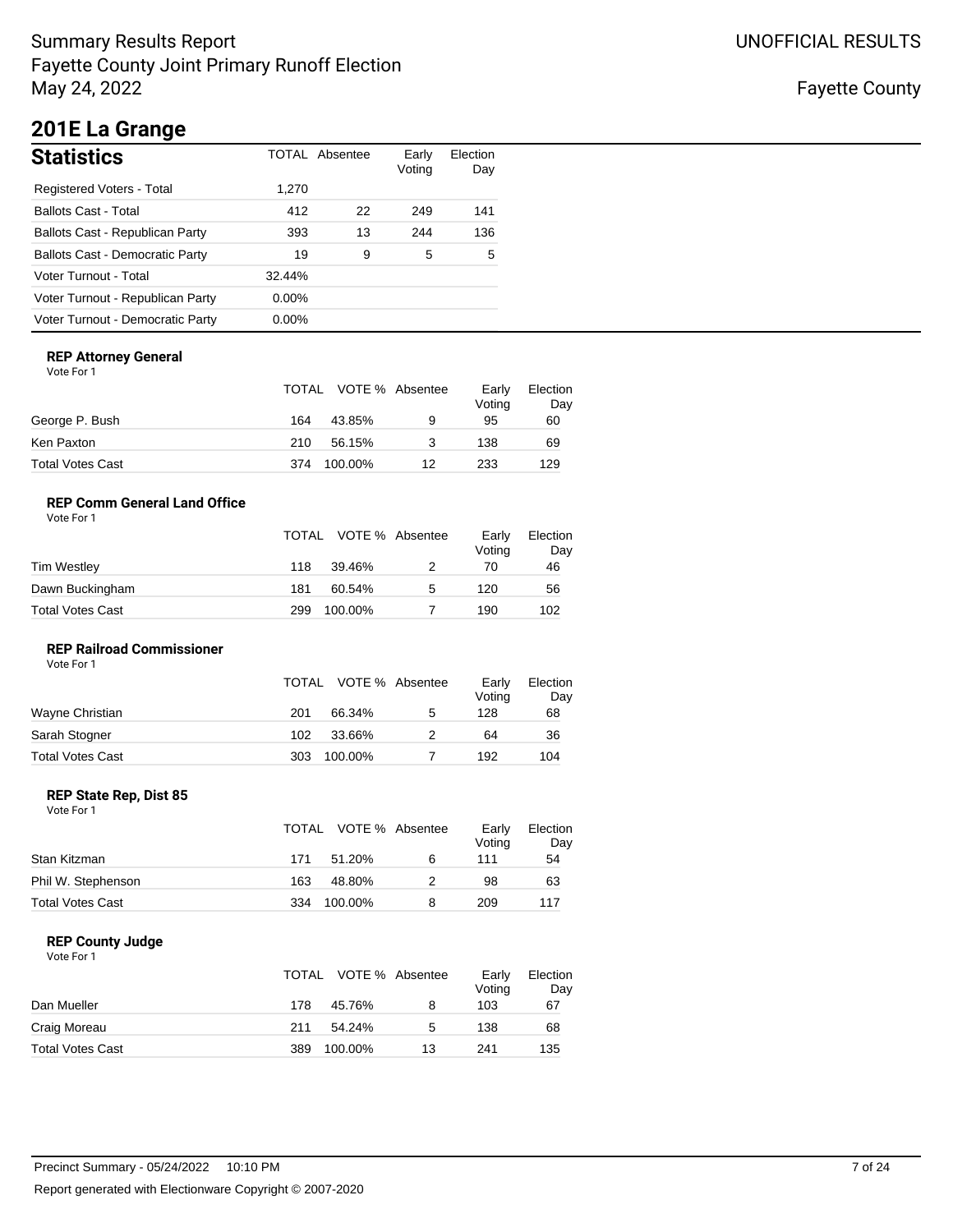# **201E La Grange**

### **DEM Lieutenant Governor**

| Vote For 1 |  |
|------------|--|
|            |  |

|                  |    | TOTAL VOTE % Absentee | Early<br>Voting | Election<br>Day |
|------------------|----|-----------------------|-----------------|-----------------|
| Michelle Beckley | 6  | 31.58%                |                 |                 |
| Mike Collier     | 13 | 68.42%                |                 |                 |
| Total Votes Cast | 19 | 100.00%               | G               | 5               |

### **DEM Attorney General**

| Vote For 1 |  |
|------------|--|
|------------|--|

|                         |    | TOTAL VOTE % Absentee | Early<br>Voting | Election<br>Day |
|-------------------------|----|-----------------------|-----------------|-----------------|
| Joe Jaworski            |    | 47.37%                |                 |                 |
| Rochelle Mercedes Garza | 10 | 52.63%                |                 |                 |
| Total Votes Cast        | 19 | 100.00%               |                 | 5               |

### **DEM Comptroller of Public Accounts**

| Vote For 1       |    |                       |   |                 |                 |
|------------------|----|-----------------------|---|-----------------|-----------------|
|                  |    | TOTAL VOTE % Absentee |   | Early<br>Voting | Election<br>Day |
| Angel Luis Vega  | 9  | 50.00%                |   |                 | 4               |
| Janet T. Dudding | 9  | 50.00%                | 5 |                 |                 |
| Total Votes Cast | 18 | 100.00%               |   | 5               | 5               |

### **DEM Comm General Land Office**

|                      |    | TOTAL VOTE % Absentee |   | Early<br>Voting | Election<br>Day |
|----------------------|----|-----------------------|---|-----------------|-----------------|
| Sandragrace Martinez | 10 | 52.63%                | G |                 |                 |
| Jay Kleberg          |    | 47.37%                |   |                 |                 |
| Total Votes Cast     | 19 | 100.00%               | a | G               | 5               |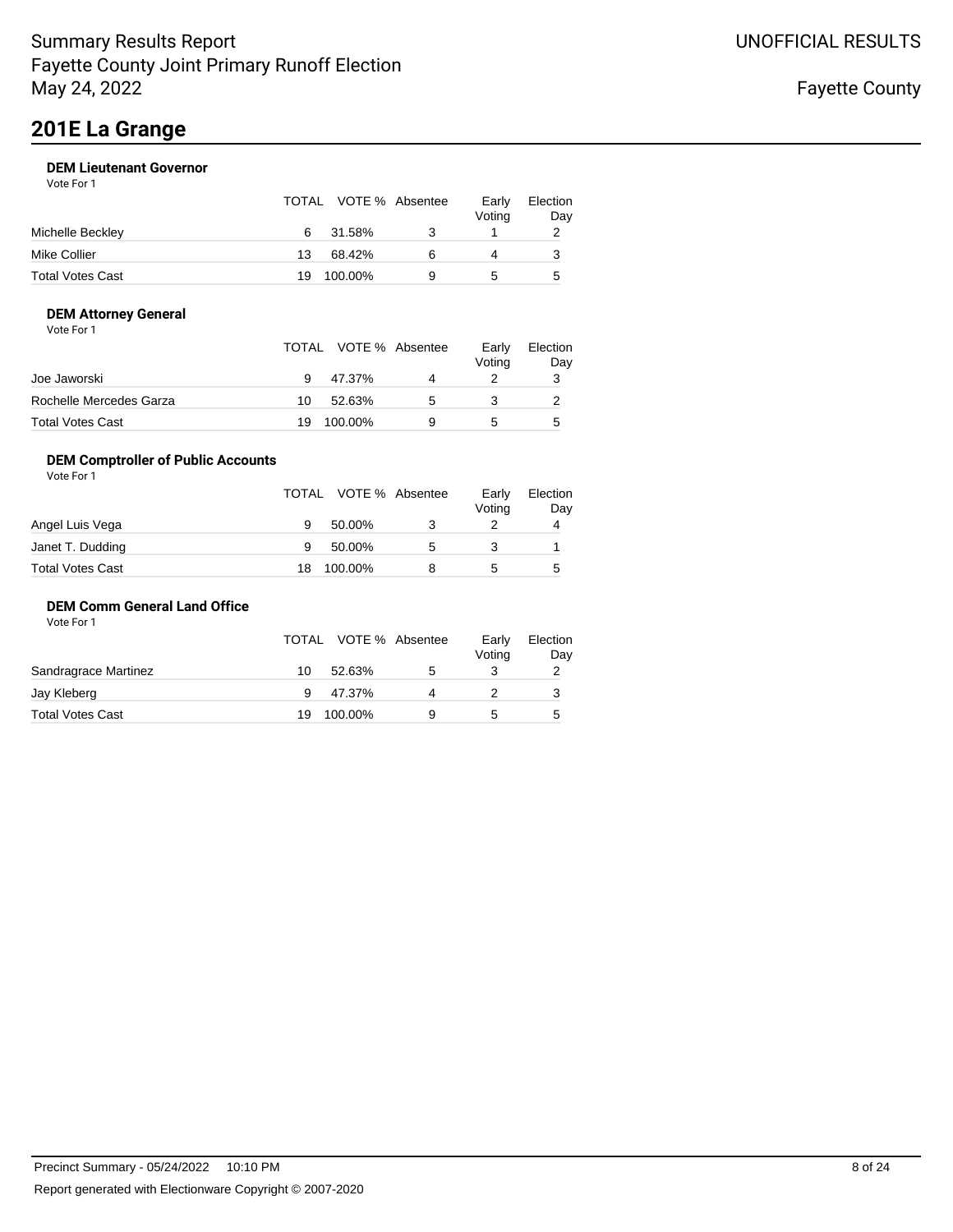## Fayette County

# **204 Fayetteville**

| <b>Statistics</b>                      |          | TOTAL Absentee | Early<br>Voting | Election<br>Day |
|----------------------------------------|----------|----------------|-----------------|-----------------|
| Registered Voters - Total              | 1,467    |                |                 |                 |
| <b>Ballots Cast - Total</b>            | 486      | 13             | 141             | 332             |
| Ballots Cast - Republican Party        | 463      | 6              | 134             | 323             |
| <b>Ballots Cast - Democratic Party</b> | 23       |                |                 | 9               |
| Voter Turnout - Total                  | 33.13%   |                |                 |                 |
| Voter Turnout - Republican Party       | $0.00\%$ |                |                 |                 |
| Voter Turnout - Democratic Party       | $0.00\%$ |                |                 |                 |

### **REP Attorney General**

Vote For 1

|                  |     | TOTAL VOTE % Absentee |   | Early<br>Voting | Election<br>Day |
|------------------|-----|-----------------------|---|-----------------|-----------------|
| George P. Bush   | 172 | 38.39%                |   | 54              | 116             |
| Ken Paxton       | 276 | 61.61%                | 4 | 76              | 196             |
| Total Votes Cast | 448 | 100.00%               | 6 | 130             | 312             |

### **REP Comm General Land Office**

| Vote For 1 |  |
|------------|--|
|            |  |

|                  |     | TOTAL VOTE % Absentee |   | Early<br>Voting | Election<br>Day |
|------------------|-----|-----------------------|---|-----------------|-----------------|
| Tim Westley      | 162 | 40.81%                | 0 | 41              | 121             |
| Dawn Buckingham  | 235 | 59.19%                | 4 | 78              | 153             |
| Total Votes Cast | 397 | 100.00%               | 4 | 119             | 274             |

### **REP Railroad Commissioner**

| Vote For 1       |     |                       |   |                 |                 |
|------------------|-----|-----------------------|---|-----------------|-----------------|
|                  |     | TOTAL VOTE % Absentee |   | Early<br>Voting | Election<br>Day |
| Wayne Christian  | 309 | 76.30%                | 5 | 91              | 213             |
| Sarah Stogner    | 96  | 23.70%                |   | 27              | 69              |
| Total Votes Cast | 405 | 100.00%               | 5 | 118             | 282             |

### **REP State Rep, Dist 85**

| Vote For 1 |  |  |
|------------|--|--|
|------------|--|--|

|                         |     | TOTAL VOTE % Absentee |   | Early<br>Voting | Election<br>Day |
|-------------------------|-----|-----------------------|---|-----------------|-----------------|
| Stan Kitzman            | 254 | 61.35%                | 3 | 70              | 181             |
| Phil W. Stephenson      | 160 | 38.65%                |   | 51              | 107             |
| <b>Total Votes Cast</b> | 414 | 100.00%               | 5 | 121             | 288             |

### **REP County Judge**

|                         | TOTAL |         | VOTE % Absentee | Early<br>Voting | Election<br>Day |
|-------------------------|-------|---------|-----------------|-----------------|-----------------|
| Dan Mueller             | 222   | 48.26%  |                 | 65              | 156             |
| Craig Moreau            | 238   | 51.74%  | 5               | 67              | 166             |
| <b>Total Votes Cast</b> | 460   | 100.00% | 6               | 132             | 322             |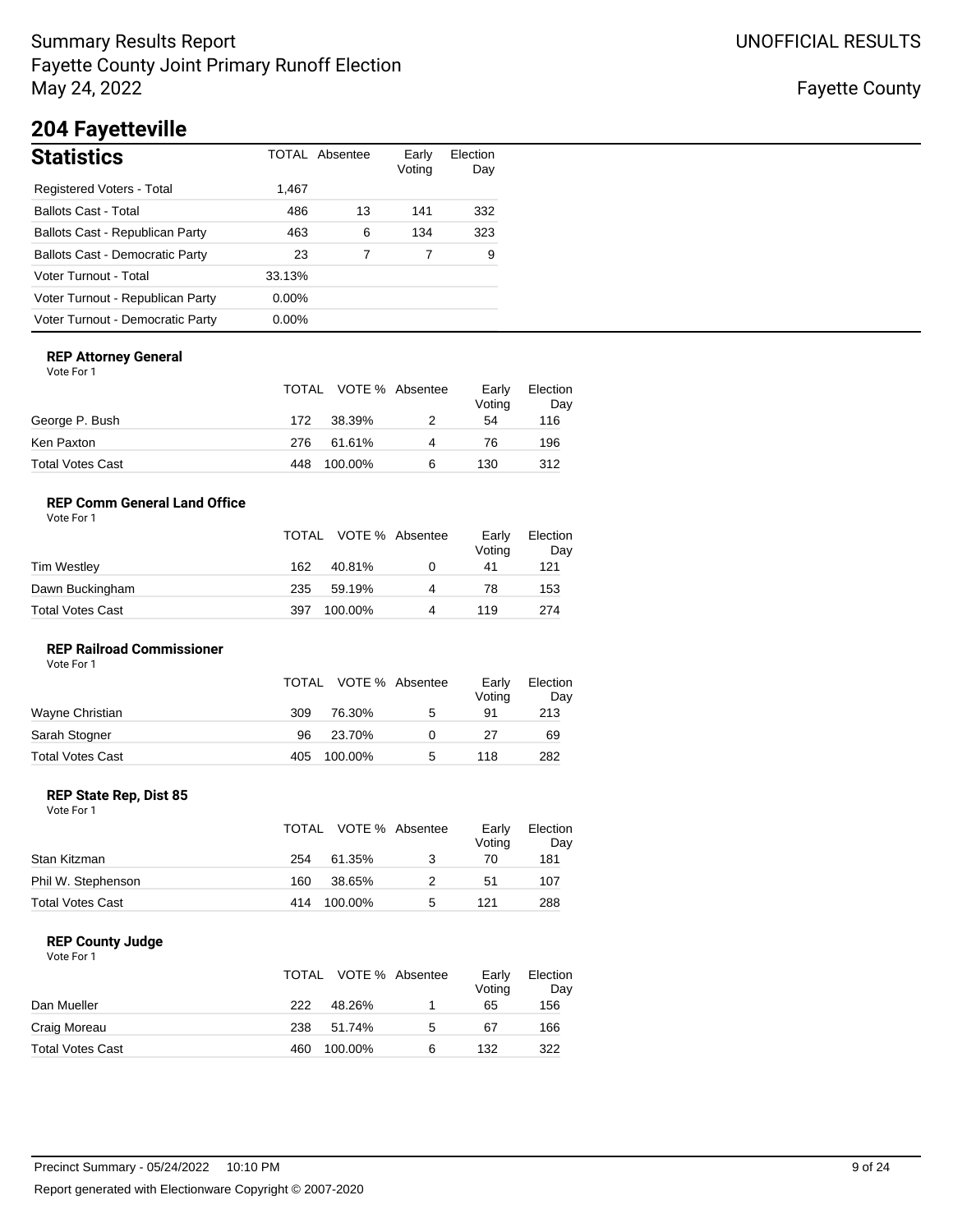# **204 Fayetteville**

### **DEM Lieutenant Governor**

| Vote For 1 |  |
|------------|--|
|            |  |

|                  |    | TOTAL VOTE % Absentee | Early<br>Voting | Election<br>Day |
|------------------|----|-----------------------|-----------------|-----------------|
| Michelle Beckley |    | 18.18%                |                 |                 |
| Mike Collier     | 18 | 81.82%                | 6               | 6               |
| Total Votes Cast | 22 | 100.00%               |                 |                 |

### **DEM Attorney General**

|  | Vote For 1 |  |
|--|------------|--|
|--|------------|--|

|                         |    | TOTAL VOTE % Absentee | Early<br>Voting | Election<br>Day |
|-------------------------|----|-----------------------|-----------------|-----------------|
| Joe Jaworski            | 16 | 69.57%                |                 |                 |
| Rochelle Mercedes Garza |    | 30.43%                |                 |                 |
| <b>Total Votes Cast</b> | 23 | 100.00%               |                 | 9               |

### **DEM Comptroller of Public Accounts**

| Vote For 1       |    |                       |   |                 |                 |
|------------------|----|-----------------------|---|-----------------|-----------------|
|                  |    | TOTAL VOTE % Absentee |   | Early<br>Voting | Election<br>Day |
| Angel Luis Vega  | 3  | 14.29%                |   |                 | 2               |
| Janet T. Dudding | 18 | 85.71%                | 6 |                 | 5               |
| Total Votes Cast |    | 100.00%               |   |                 |                 |

### **DEM Comm General Land Office**

|         |    | Voting | Election<br>Day |
|---------|----|--------|-----------------|
| 26.09%  |    |        |                 |
| 73.91%  | ۰. |        | 6               |
| 100.00% |    |        | 9               |
|         |    |        |                 |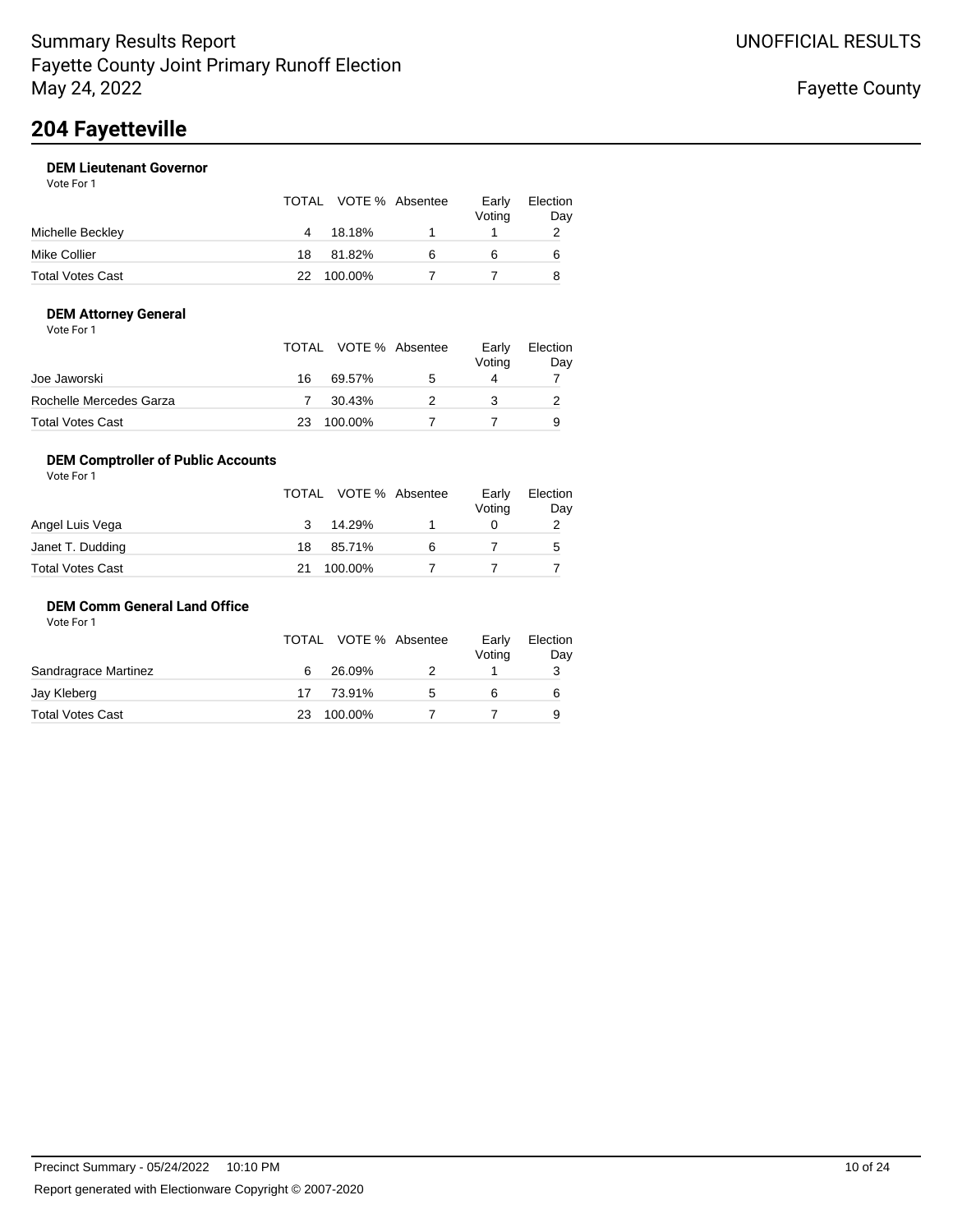Fayette County

# **207 Round Top**

| <b>Statistics</b>                      |          | TOTAL Absentee | Early<br>Voting | Election<br>Day |
|----------------------------------------|----------|----------------|-----------------|-----------------|
| Registered Voters - Total              | 1,919    |                |                 |                 |
| <b>Ballots Cast - Total</b>            | 640      | 50             | 181             | 409             |
| Ballots Cast - Republican Party        | 604      | 30             | 175             | 399             |
| <b>Ballots Cast - Democratic Party</b> | 36       | 20             | 6               | 10              |
| Voter Turnout - Total                  | 33.35%   |                |                 |                 |
| Voter Turnout - Republican Party       | $0.00\%$ |                |                 |                 |
| Voter Turnout - Democratic Party       | $0.00\%$ |                |                 |                 |

### **REP Attorney General**

Vote For 1

|                  |     | TOTAL VOTE % Absentee |    | Early<br>Voting | Election<br>Day |
|------------------|-----|-----------------------|----|-----------------|-----------------|
| George P. Bush   | 236 | 40.41%                | 14 | 63              | 159             |
| Ken Paxton       | 348 | 59.59%                | 16 | 108             | 224             |
| Total Votes Cast | 584 | 100.00%               | 30 | 171             | 383             |

### **REP Comm General Land Office**

| Vote For 1 |  |
|------------|--|
|            |  |

|                  |     | TOTAL VOTE % Absentee |    | Early<br>Voting | Election<br>Day |
|------------------|-----|-----------------------|----|-----------------|-----------------|
| Tim Westley      | 198 | 40.00%                | 9  | 56              | 133             |
| Dawn Buckingham  | 297 | 60.00%                | 18 | 90              | 189             |
| Total Votes Cast | 495 | 100.00%               | 27 | 146             | 322             |

### **REP Railroad Commissioner**

| Vote For 1       |     |                       |    |                 |                 |
|------------------|-----|-----------------------|----|-----------------|-----------------|
|                  |     | TOTAL VOTE % Absentee |    | Early<br>Voting | Election<br>Day |
| Wayne Christian  | 361 | 71.63%                | 20 | 102             | 239             |
| Sarah Stogner    | 143 | 28.37%                | 6  | 44              | 93              |
| Total Votes Cast | 504 | 100.00%               | 26 | 146             | 332             |

### **REP State Rep, Dist 85**

| Vote For 1 |  |
|------------|--|
|------------|--|

|                         |     | TOTAL VOTE % Absentee |    | Early<br>Votina | Election<br>Day |
|-------------------------|-----|-----------------------|----|-----------------|-----------------|
| Stan Kitzman            | 398 | 73.30%                | 20 | 100             | 278             |
| Phil W. Stephenson      | 145 | 26.70%                | 6  | 60              | 79              |
| <b>Total Votes Cast</b> | 543 | 100.00%               | 26 | 160             | 357             |

### **REP County Judge**

|                         | TOTAL |         | VOTE % Absentee | Early<br>Voting | Election<br>Day |
|-------------------------|-------|---------|-----------------|-----------------|-----------------|
| Dan Mueller             | 290   | 48.50%  | 16              | 70              | 204             |
| Craig Moreau            | 308   | 51.50%  | 12              | 105             | 191             |
| <b>Total Votes Cast</b> | 598   | 100.00% | 28              | 175             | 395             |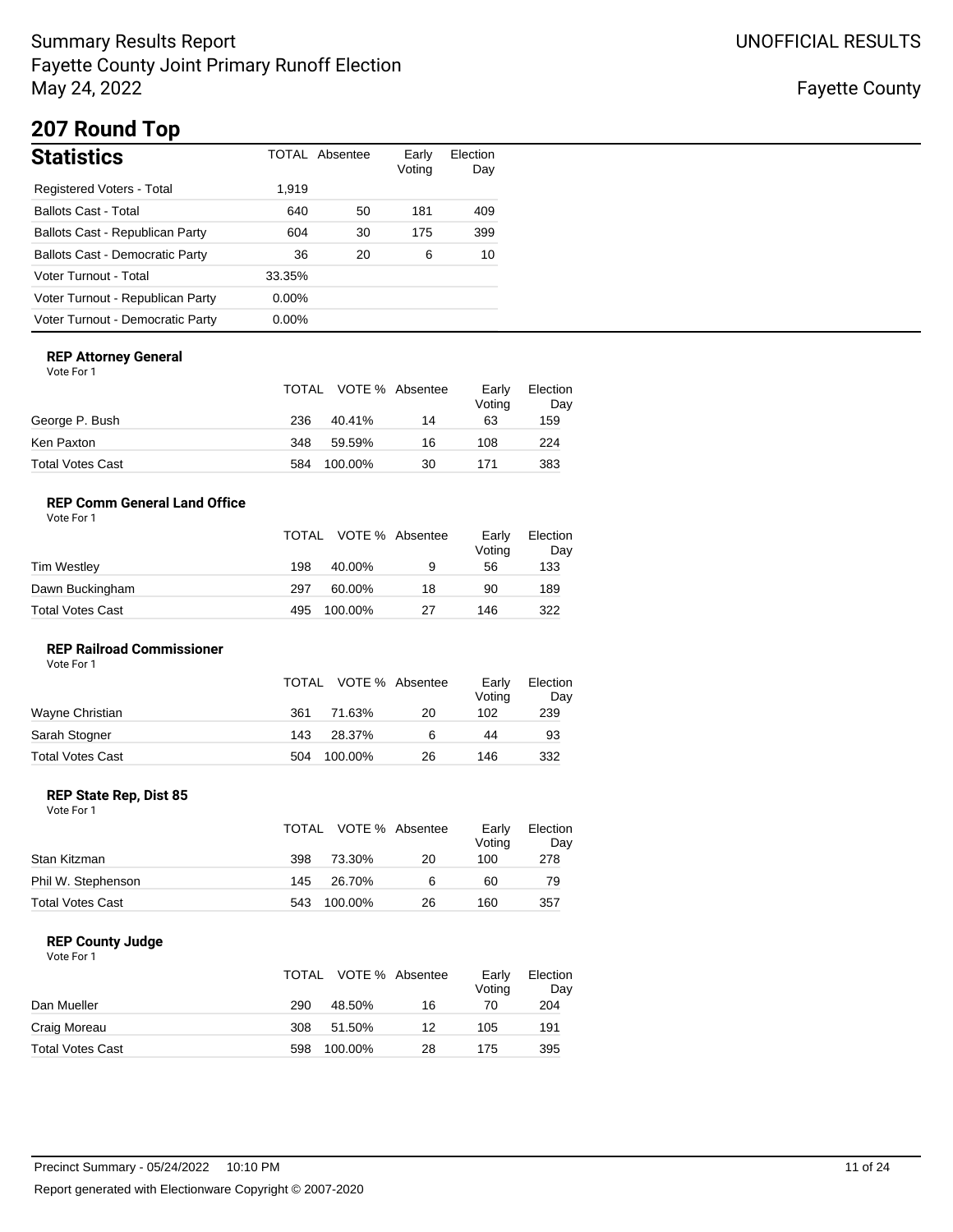### **DEM Lieutenant Governor**

Vote For 1

|                  |    | TOTAL VOTE % Absentee |    | Early<br>Voting | Election<br>Day |
|------------------|----|-----------------------|----|-----------------|-----------------|
| Michelle Beckley | 11 | 30.56%                | .5 |                 | 4               |
| Mike Collier     | 25 | 69.44%                | 15 | 4               | 6               |
| Total Votes Cast | 36 | 100.00%               | 20 |                 | 10              |

### **DEM Attorney General**

| Vote For 1 |  |  |
|------------|--|--|
|------------|--|--|

|                         |    | TOTAL VOTE % Absentee |    | Early<br>Voting | Election<br>Day |
|-------------------------|----|-----------------------|----|-----------------|-----------------|
| Joe Jaworski            | 27 | 75.00%                | 13 | 6               | 8               |
| Rochelle Mercedes Garza | 9  | 25.00%                |    |                 |                 |
| Total Votes Cast        | 36 | 100.00%               | 20 |                 | 10              |

### **DEM Comptroller of Public Accounts**

| Vote For 1       |    |                       |    |                 |                 |
|------------------|----|-----------------------|----|-----------------|-----------------|
|                  |    | TOTAL VOTE % Absentee |    | Early<br>Voting | Election<br>Day |
| Angel Luis Vega  | 11 | 30.56%                | 4  |                 | 4               |
| Janet T. Dudding | 25 | 69.44%                | 16 |                 | 6               |
| Total Votes Cast | 36 | 100.00%               | 20 | 6               | 10              |

### **DEM Comm General Land Office**

|     |        |         | Early<br>Voting       | Election<br>Day |
|-----|--------|---------|-----------------------|-----------------|
| 10. | 27.78% | 5       |                       |                 |
| 26  | 72.22% | 15      |                       | 9               |
| 36  |        | 20      |                       | 10              |
|     |        | 100.00% | TOTAL VOTE % Absentee |                 |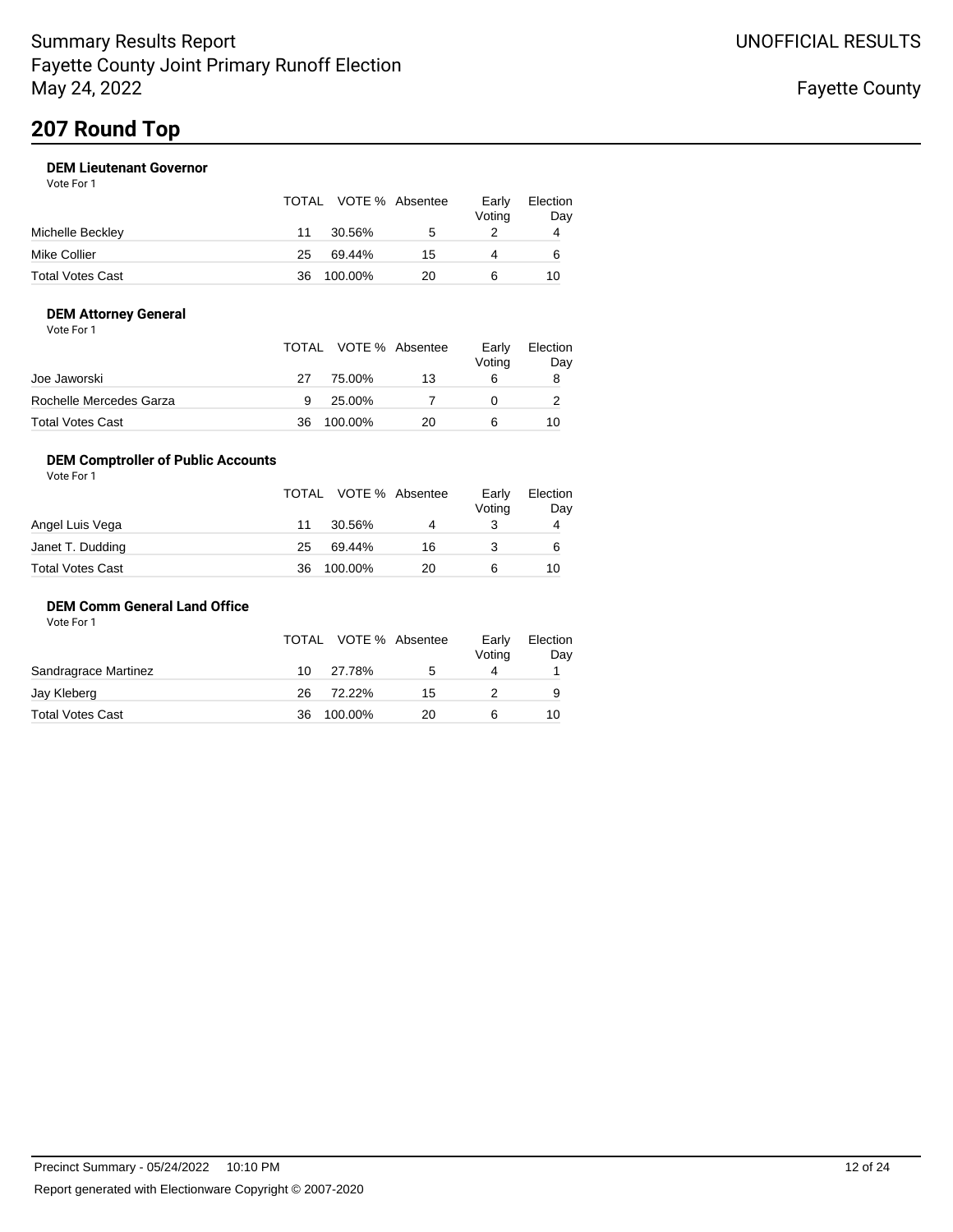Fayette County

# **301W La Grange**

| <b>Statistics</b>                      |          | <b>TOTAL Absentee</b> | Early<br>Voting | Election<br>Day |
|----------------------------------------|----------|-----------------------|-----------------|-----------------|
| Registered Voters - Total              | 1,747    |                       |                 |                 |
| <b>Ballots Cast - Total</b>            | 570      | 34                    | 303             | 233             |
| Ballots Cast - Republican Party        | 532      | 16                    | 291             | 225             |
| <b>Ballots Cast - Democratic Party</b> | 38       | 18                    | 12              | 8               |
| Voter Turnout - Total                  | 32.63%   |                       |                 |                 |
| Voter Turnout - Republican Party       | $0.00\%$ |                       |                 |                 |
| Voter Turnout - Democratic Party       | $0.00\%$ |                       |                 |                 |

### **REP Attorney General**

Vote For 1

|                  |     | TOTAL VOTE % Absentee |    | Early<br>Voting | Election<br>Day |
|------------------|-----|-----------------------|----|-----------------|-----------------|
| George P. Bush   | 242 | 46.99%                | 10 | 136             | 96              |
| Ken Paxton       | 273 | 53.01%                | 6  | 147             | 120             |
| Total Votes Cast |     | 515 100.00%           | 16 | 283             | 216             |

### **REP Comm General Land Office**

|                  |     | TOTAL VOTE % Absentee |    | Early<br>Voting | Election<br>Day |
|------------------|-----|-----------------------|----|-----------------|-----------------|
| Tim Westley      | 192 | 43.44%                | 5  | 104             | 83              |
| Dawn Buckingham  | 250 | 56.56%                |    | 145             | 98              |
| Total Votes Cast | 442 | 100.00%               | 12 | 249             | 181             |

### **REP Railroad Commissioner**

| Vote For 1       |     |                       |    |                 |                 |
|------------------|-----|-----------------------|----|-----------------|-----------------|
|                  |     | TOTAL VOTE % Absentee |    | Early<br>Voting | Election<br>Day |
| Wayne Christian  | 303 | 68.09%                | 9  | 168             | 126             |
| Sarah Stogner    | 142 | 31.91%                | 5  | 70              | 67              |
| Total Votes Cast | 445 | 100.00%               | 14 | 238             | 193             |

### **REP State Rep, Dist 85**

| Vote For 1 |  |
|------------|--|
|------------|--|

|                         |     | TOTAL VOTE % Absentee |    | Early<br>Voting | Election<br>Day |
|-------------------------|-----|-----------------------|----|-----------------|-----------------|
| Stan Kitzman            | 264 | 56.41%                | 9  | 143             | 112             |
| Phil W. Stephenson      | 204 | 43.59%                | Δ  | 110             | 90              |
| <b>Total Votes Cast</b> | 468 | 100.00%               | 13 | 253             | 202             |

### **REP County Judge**

|                         |     | TOTAL VOTE % Absentee |    | Early<br>Voting | Election<br>Day |
|-------------------------|-----|-----------------------|----|-----------------|-----------------|
| Dan Mueller             | 251 | 47.45%                | 8  | 131             | 112             |
| Craig Moreau            | 278 | 52.55%                | 8  | 159             | 111             |
| <b>Total Votes Cast</b> | 529 | 100.00%               | 16 | 290             | 223             |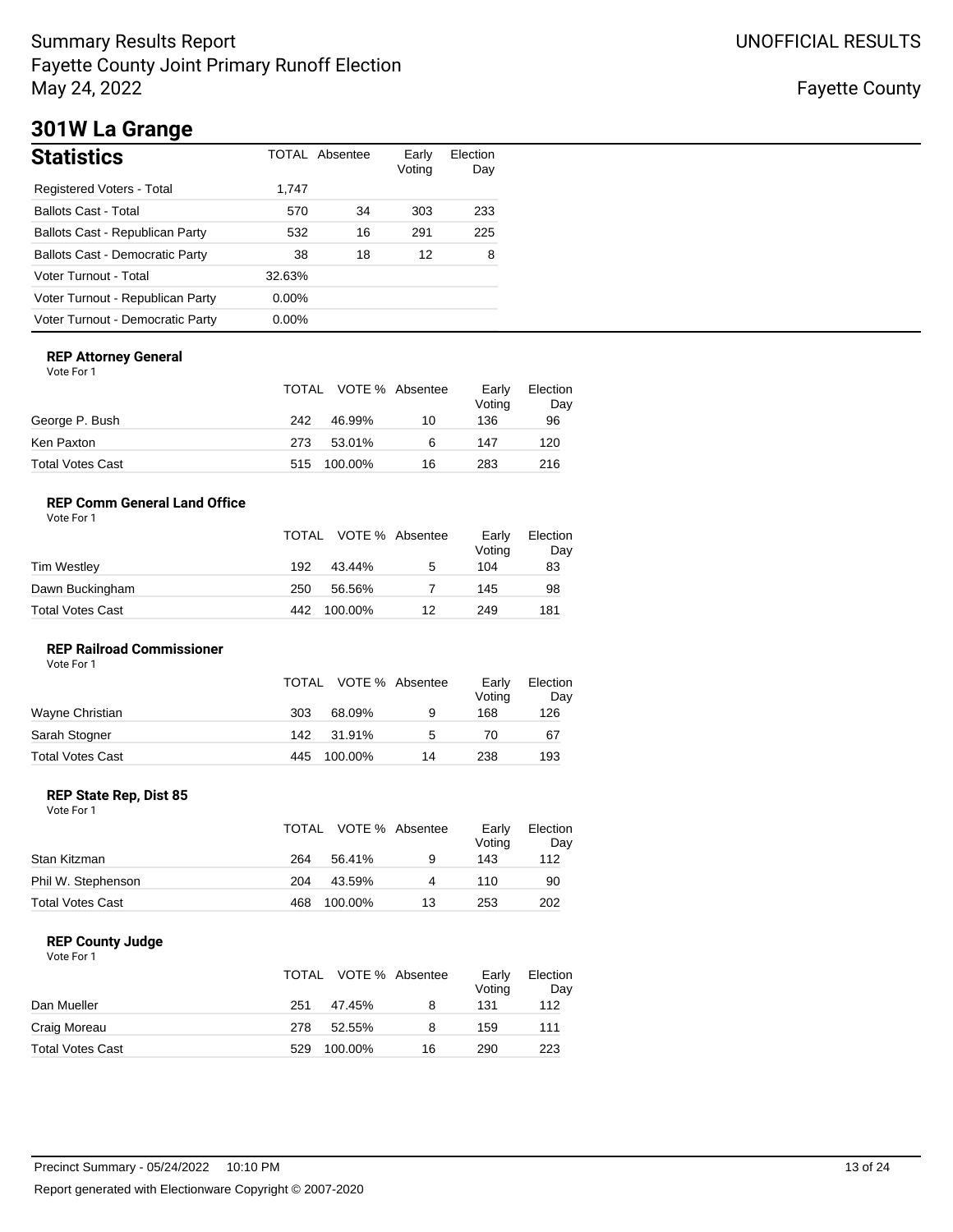# **301W La Grange**

### **DEM Lieutenant Governor** Vote For 1

|                  |    | TOTAL VOTE % Absentee |    | Early<br>Voting | Election<br>Day |
|------------------|----|-----------------------|----|-----------------|-----------------|
| Michelle Beckley | 13 | 34.21%                | 6  |                 | 4               |
| Mike Collier     | 25 | 65.79%                | 12 | 9               | 4               |
| Total Votes Cast | 38 | 100.00%               | 18 | 12              | 8               |

### **DEM Attorney General** Vote For 1

|                         |    | TOTAL VOTE % Absentee |              | Early<br>Voting | Election<br>Day |
|-------------------------|----|-----------------------|--------------|-----------------|-----------------|
| Joe Jaworski            | 27 | 71.05%                | 13           |                 | 6               |
| Rochelle Mercedes Garza | 11 | 28.95%                | $\mathbf{b}$ |                 |                 |
| <b>Total Votes Cast</b> | 38 | 100.00%               | 18           |                 |                 |

### **DEM Comptroller of Public Accounts**

| Vote For 1       |    |                       |    |                 |                 |
|------------------|----|-----------------------|----|-----------------|-----------------|
|                  |    | TOTAL VOTE % Absentee |    | Early<br>Voting | Election<br>Day |
| Angel Luis Vega  | 10 | 27.78%                |    |                 | 2               |
| Janet T. Dudding | 26 | 72.22%                | 10 | 10              | 6               |
| Total Votes Cast | 36 | 100.00%               |    |                 |                 |

### **DEM Comm General Land Office**

|                         |    | TOTAL VOTE % Absentee |    | Early<br>Voting | Election<br>Day |
|-------------------------|----|-----------------------|----|-----------------|-----------------|
| Sandragrace Martinez    | 9  | 24.32%                | 6  |                 |                 |
| Jay Kleberg             | 28 | 75.68%                | 11 |                 | 8               |
| <b>Total Votes Cast</b> | 37 | 100.00%               |    | 12              | 8               |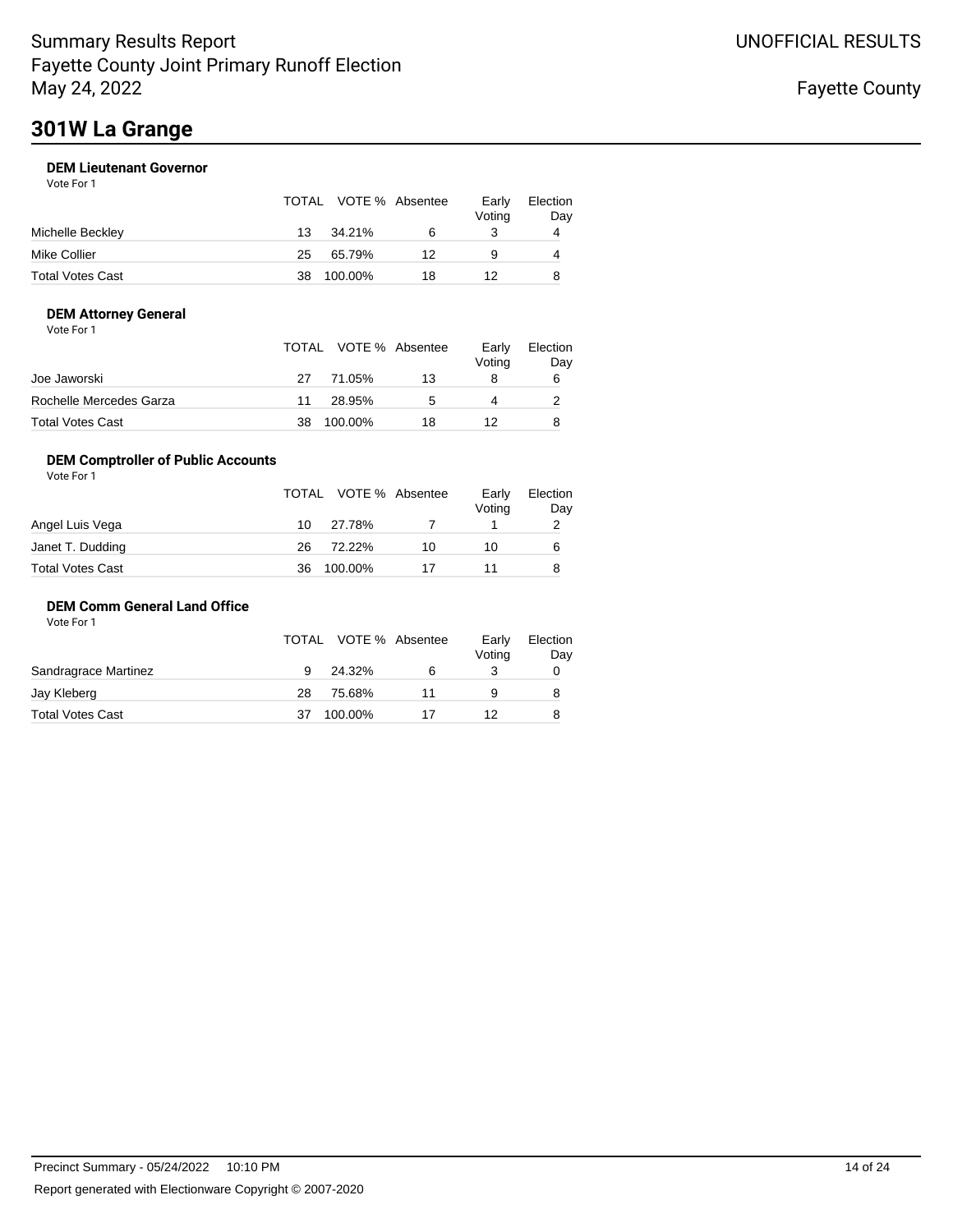Fayette County

# **315 Cistern**

| <b>Statistics</b>                      |          | TOTAL Absentee | Early<br>Voting | Election<br>Day |
|----------------------------------------|----------|----------------|-----------------|-----------------|
| Registered Voters - Total              | 694      |                |                 |                 |
| <b>Ballots Cast - Total</b>            | 178      | 9              | 48              | 121             |
| Ballots Cast - Republican Party        | 171      | 8              | 46              | 117             |
| <b>Ballots Cast - Democratic Party</b> |          |                | 2               | 4               |
| Voter Turnout - Total                  | 25.65%   |                |                 |                 |
| Voter Turnout - Republican Party       | $0.00\%$ |                |                 |                 |
| Voter Turnout - Democratic Party       | $0.00\%$ |                |                 |                 |

### **REP Attorney General**

Vote For 1

|                  |     | TOTAL VOTE % Absentee | Early<br>Voting | Election<br>Day |
|------------------|-----|-----------------------|-----------------|-----------------|
| George P. Bush   | 55  | 33.33%                | 18              | 36              |
| Ken Paxton       | 110 | 66.67%                | 27              | 76              |
| Total Votes Cast | 165 | 100.00%               | 45              | 112             |

### **REP Comm General Land Office**

| Vote For 1 |  |
|------------|--|
|            |  |

|                  |     | TOTAL VOTE % Absentee |   | Early<br>Voting | Election<br>Day |
|------------------|-----|-----------------------|---|-----------------|-----------------|
| Tim Westley      | 63  | 40.91%                |   | 14              | 46              |
| Dawn Buckingham  | 91  | 59.09%                | 5 | 30              | 56              |
| Total Votes Cast | 154 | 100.00%               |   | 44              | 102             |

### **REP Railroad Commissioner** Vote For 1

| .                       | TOTAL |         | VOTE % Absentee | Early<br>Voting | Election<br>Day |
|-------------------------|-------|---------|-----------------|-----------------|-----------------|
| Wayne Christian         | 121   | 77.56%  |                 | 31              | 83              |
| Sarah Stogner           | 35    | 22.44%  |                 | 13              | 21              |
| <b>Total Votes Cast</b> | 156   | 100.00% | 8               | 44              | 104             |

### **REP State Rep, Dist 85**

Vote For 1

|                         |     | TOTAL VOTE % Absentee |   | Early<br>Voting | Election<br>Day |
|-------------------------|-----|-----------------------|---|-----------------|-----------------|
| Stan Kitzman            | 93  | 60.39%                |   | 23              | 68              |
| Phil W. Stephenson      | 61  | 39.61%                | 4 | 21              | 36              |
| <b>Total Votes Cast</b> | 154 | 100.00%               | 6 | 44              | 104             |

### **REP County Judge**

|                         | TOTAL |         | VOTE % Absentee | Early<br>Voting | Election<br>Day |
|-------------------------|-------|---------|-----------------|-----------------|-----------------|
| Dan Mueller             | 108   | 64.29%  | 5               | 24              | 79              |
| Craig Moreau            | 60    | 35.71%  |                 | 21              | 36              |
| <b>Total Votes Cast</b> | 168   | 100.00% | 8               | 45              | 115             |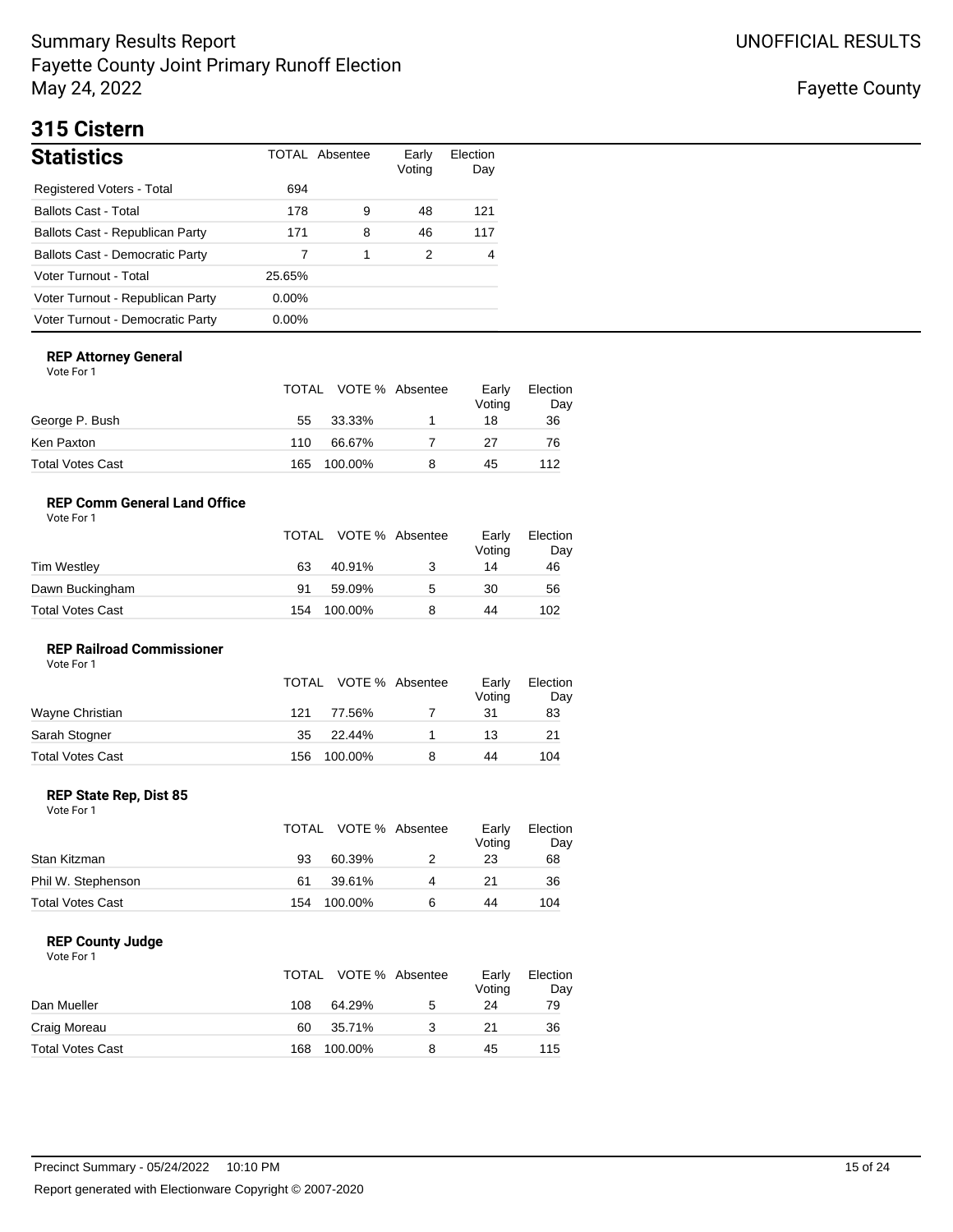# **315 Cistern**

### **DEM Lieutenant Governor** Vote For 1

| 1 U U U U U U    |    | TOTAL VOTE % Absentee | Early<br>Voting | Election<br>Day |
|------------------|----|-----------------------|-----------------|-----------------|
| Michelle Beckley |    | 16.67%                |                 |                 |
| Mike Collier     | 5. | 83.33%                |                 |                 |
| Total Votes Cast | 6  | 100.00%               |                 |                 |

### **DEM Attorney General**

| Vote For 1 |  |  |
|------------|--|--|
|------------|--|--|

|                         |               | TOTAL VOTE % Absentee | Early<br>Voting | Election<br>Day |
|-------------------------|---------------|-----------------------|-----------------|-----------------|
| Joe Jaworski            |               | 5 71.43%              |                 |                 |
| Rochelle Mercedes Garza | $\mathcal{P}$ | 28.57%                |                 |                 |
| Total Votes Cast        |               | 100.00%               |                 |                 |

### **DEM Comptroller of Public Accounts**

| Vote For 1       |   |                       |                 |                 |
|------------------|---|-----------------------|-----------------|-----------------|
|                  |   | TOTAL VOTE % Absentee | Early<br>Voting | Election<br>Day |
| Angel Luis Vega  |   | 33.33%                |                 |                 |
| Janet T. Dudding | 4 | 66.67%                |                 |                 |
| Total Votes Cast | 6 | 100.00%               |                 |                 |

### **DEM Comm General Land Office**

|                      |   | TOTAL VOTE % Absentee | Early<br>Voting | Election<br>Day |
|----------------------|---|-----------------------|-----------------|-----------------|
| Sandragrace Martinez | 2 | 33.33%                |                 |                 |
| Jay Kleberg          |   | 66.67%                |                 |                 |
| Total Votes Cast     | 6 | 100.00%               |                 |                 |
|                      |   |                       |                 |                 |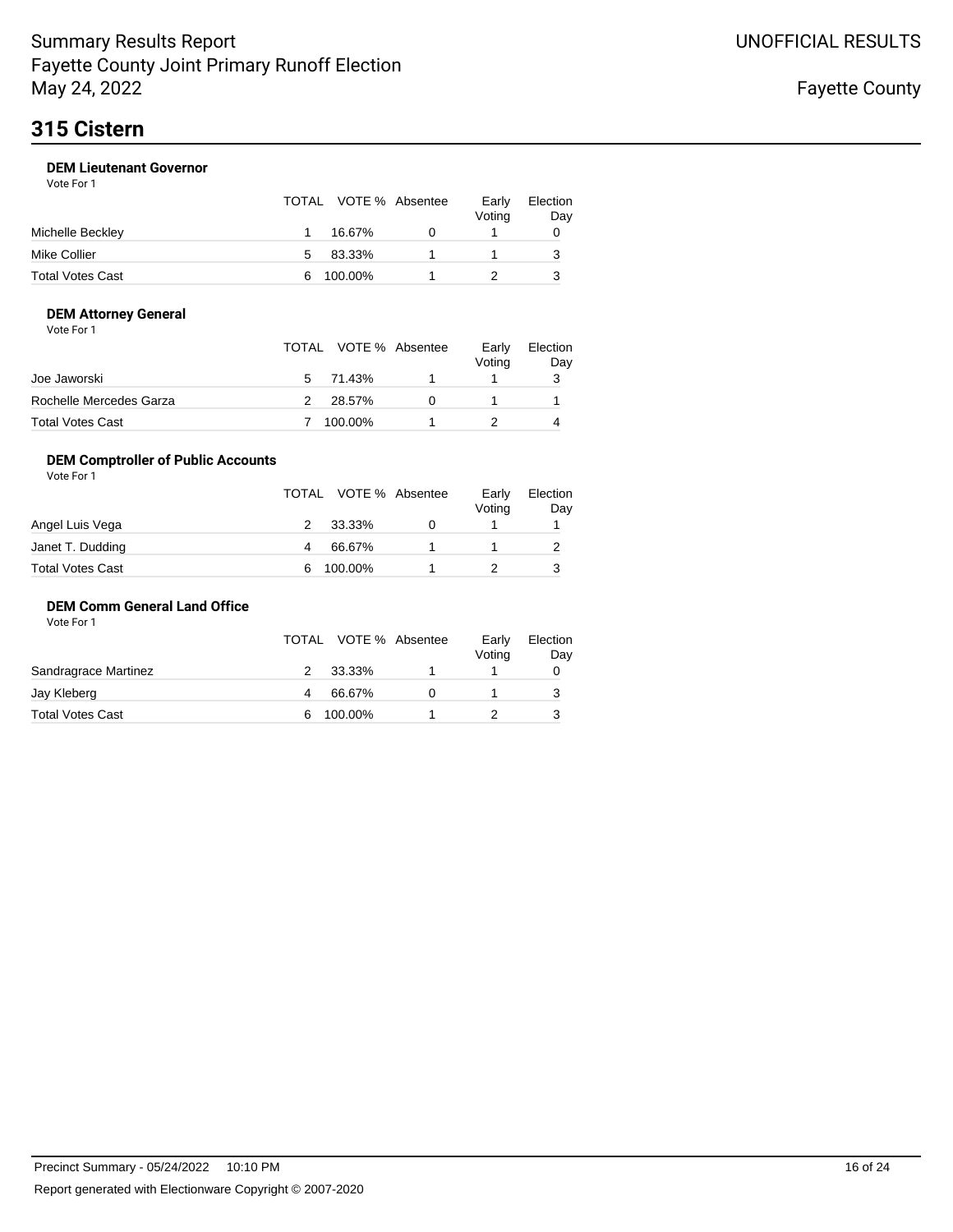Fayette County

# **316 Flatonia**

| <b>Statistics</b>                      |          | TOTAL Absentee | Early<br>Voting | Election<br>Day |
|----------------------------------------|----------|----------------|-----------------|-----------------|
| <b>Registered Voters - Total</b>       | 2,072    |                |                 |                 |
| <b>Ballots Cast - Total</b>            | 503      | 45             | 94              | 364             |
| Ballots Cast - Republican Party        | 465      | 24             | 88              | 353             |
| <b>Ballots Cast - Democratic Party</b> | 38       | 21             | 6               | 11              |
| Voter Turnout - Total                  | 24.28%   |                |                 |                 |
| Voter Turnout - Republican Party       | $0.00\%$ |                |                 |                 |
| Voter Turnout - Democratic Party       | $0.00\%$ |                |                 |                 |

### **REP Attorney General**

Vote For 1

|                  |     | TOTAL VOTE % Absentee |    | Early<br>Voting | Election<br>Day |
|------------------|-----|-----------------------|----|-----------------|-----------------|
| George P. Bush   | 178 | 39.64%                | 9  | 31              | 138             |
| Ken Paxton       | 271 | 60.36%                | 14 | 53              | 204             |
| Total Votes Cast | 449 | 100.00%               | 23 | 84              | 342             |

### **REP Comm General Land Office**

| Vote For 1 |  |
|------------|--|
|            |  |

|                  |     | TOTAL VOTE % Absentee |    | Early<br>Voting | Election<br>Day |
|------------------|-----|-----------------------|----|-----------------|-----------------|
| Tim Westley      | 147 | 36.75%                | 9  | 23              | 115             |
| Dawn Buckingham  | 253 | 63.25%                | 10 | 46              | 197             |
| Total Votes Cast | 400 | 100.00%               | 19 | 69              | 312             |

### **REP Railroad Commissioner** Vote For 1

|                  |     | TOTAL VOTE % Absentee |    | Early<br>Voting | Election<br>Day |
|------------------|-----|-----------------------|----|-----------------|-----------------|
| Wayne Christian  | 334 | 81.86%                | 18 | 56              | 260             |
| Sarah Stogner    | 74  | 18.14%                | 5  | 13              | 56              |
| Total Votes Cast | 408 | 100.00%               | 23 | 69              | 316             |

### **REP State Rep, Dist 85**

| Vote For 1 |  |
|------------|--|
|------------|--|

|                         |     | TOTAL VOTE % Absentee |    | Early<br>Votina | Election<br>Day |
|-------------------------|-----|-----------------------|----|-----------------|-----------------|
| Stan Kitzman            | 280 | 67.15%                | 10 | 50              | 220             |
| Phil W. Stephenson      | 137 | 32.85%                | 11 | 26              | 100             |
| <b>Total Votes Cast</b> | 417 | 100.00%               | 21 | 76              | 320             |

### **REP County Judge**

|                         | TOTAL |         | VOTE % Absentee | Early<br>Voting | Election<br>Day |
|-------------------------|-------|---------|-----------------|-----------------|-----------------|
| Dan Mueller             | 295   | 64.13%  | 19              | 58              | 218             |
| Craig Moreau            | 165   | 35.87%  | 5               | 30              | 130             |
| <b>Total Votes Cast</b> | 460   | 100.00% | 24              | 88              | 348             |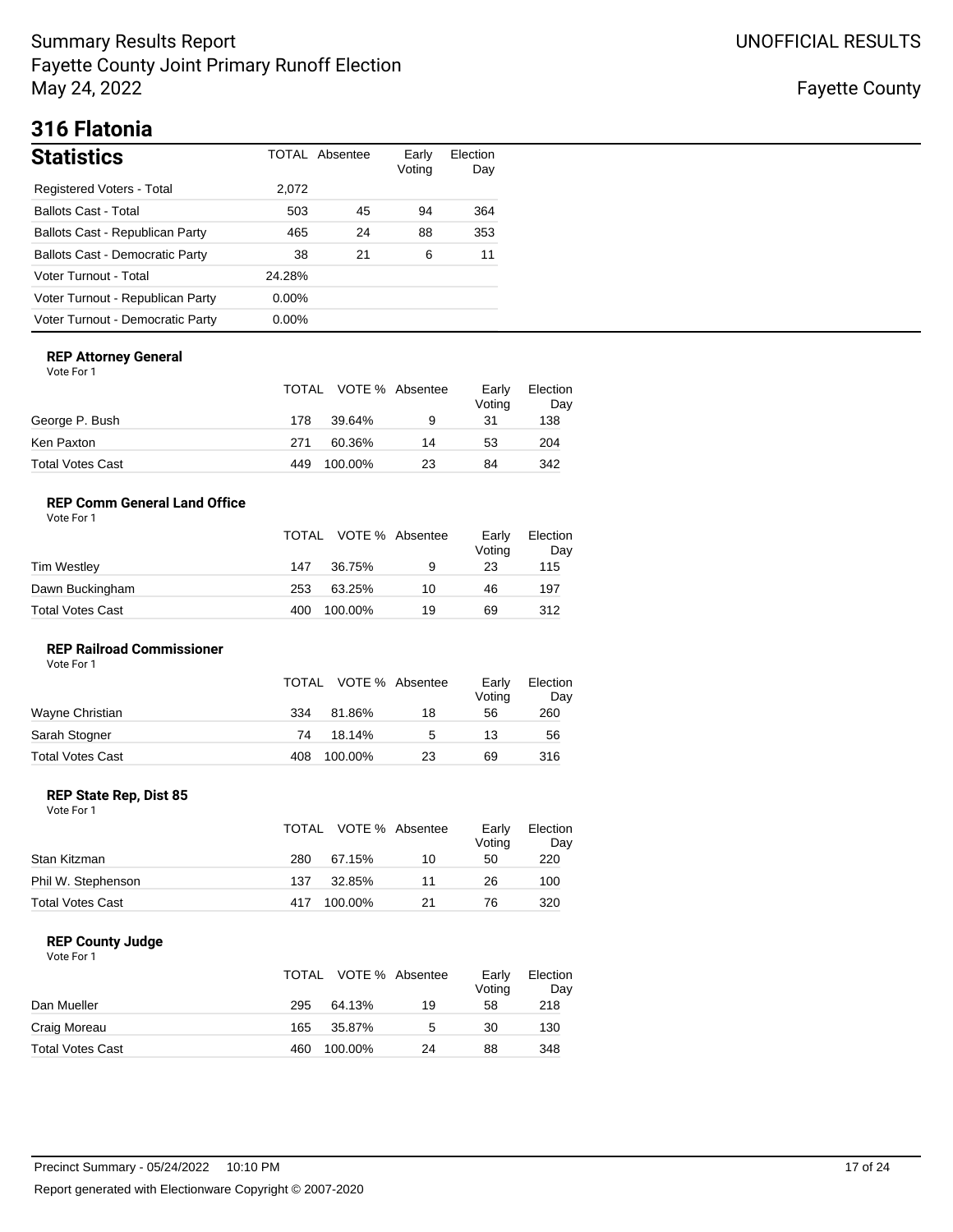### **DEM Lieutenant Governor**

Vote For 1

|                  |    | TOTAL VOTE % Absentee |    | Early<br>Voting | Election<br>Day |
|------------------|----|-----------------------|----|-----------------|-----------------|
| Michelle Beckley | 14 | 37.84%                |    |                 | 5               |
| Mike Collier     | 23 | 62.16%                | 13 | 4               | 6               |
| Total Votes Cast | 37 | 100.00%               | 20 | 6               |                 |

### **DEM Attorney General**

| Vote For 1 |  |
|------------|--|
|------------|--|

|                         |    | TOTAL VOTE % Absentee |    | Earlv<br>Voting | Election<br>Day |
|-------------------------|----|-----------------------|----|-----------------|-----------------|
| Joe Jaworski            | 17 | 47.22%                | 9  |                 | 5               |
| Rochelle Mercedes Garza | 19 | 52.78%                | 11 |                 | $\mathbf b$     |
| Total Votes Cast        | 36 | 100.00%               | 20 |                 | 10              |

### **DEM Comptroller of Public Accounts**

| Vote For 1       |    |                       |    |                 |                 |
|------------------|----|-----------------------|----|-----------------|-----------------|
|                  |    | TOTAL VOTE % Absentee |    | Early<br>Voting | Election<br>Day |
| Angel Luis Vega  | 14 | 37.84%                |    |                 | 5               |
| Janet T. Dudding | 23 | 62.16%                | 13 | 5               | 5               |
| Total Votes Cast | 37 | 100.00%               | 21 | 6               | 10              |

### **DEM Comm General Land Office**

|    |        |         | Early<br>Voting       | Election<br>Day |
|----|--------|---------|-----------------------|-----------------|
| 16 | 43.24% | 11      |                       | 5               |
| 21 | 56.76% | 10      | 6                     | 5               |
|    |        | 21      |                       | 10              |
|    |        | 100.00% | TOTAL VOTE % Absentee |                 |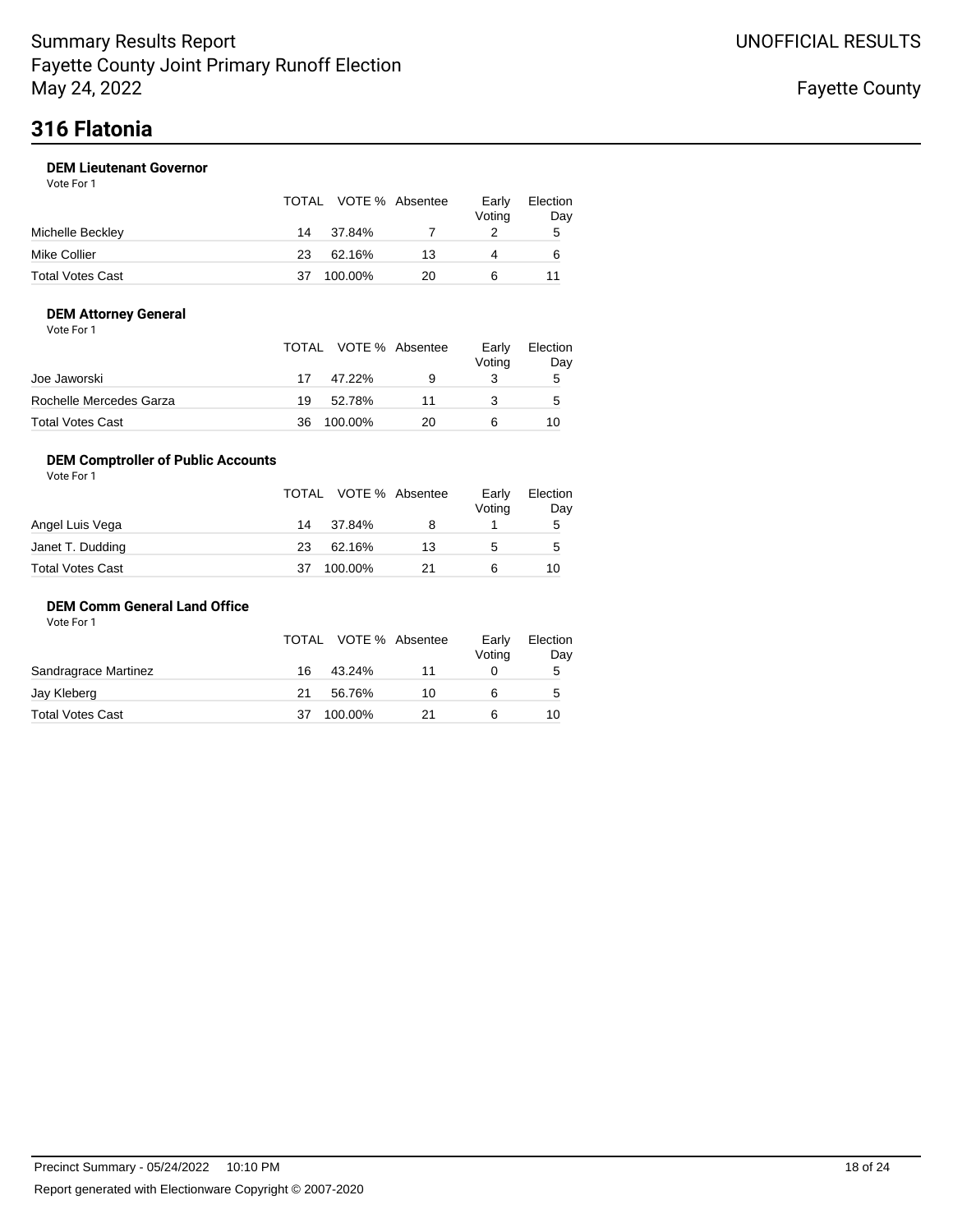## Fayette County

# **422 Ammannsville**

| <b>Statistics</b>                      |          | <b>TOTAL Absentee</b> | Early<br>Voting | Election<br>Day |
|----------------------------------------|----------|-----------------------|-----------------|-----------------|
| Registered Voters - Total              | 685      |                       |                 |                 |
| <b>Ballots Cast - Total</b>            | 277      | 16                    | 94              | 167             |
| Ballots Cast - Republican Party        | 263      | 12                    | 89              | 162             |
| <b>Ballots Cast - Democratic Party</b> | 14       | 4                     | 5               | 5               |
| Voter Turnout - Total                  | 40.44%   |                       |                 |                 |
| Voter Turnout - Republican Party       | $0.00\%$ |                       |                 |                 |
| Voter Turnout - Democratic Party       | $0.00\%$ |                       |                 |                 |

### **REP Attorney General**

Vote For 1

|                  |     | TOTAL VOTE % Absentee |    | Early<br>Voting | Election<br>Day |
|------------------|-----|-----------------------|----|-----------------|-----------------|
| George P. Bush   | 102 | 40.48%                | 6  | 35              | 61              |
| Ken Paxton       | 150 | 59.52%                | 6  | 52              | 92              |
| Total Votes Cast | 252 | 100.00%               | 12 | 87              | 153             |

### **REP Comm General Land Office**

| Vote For 1 |  |
|------------|--|
|            |  |

|                  |     | TOTAL VOTE % Absentee |    | Early<br>Voting | Election<br>Day |
|------------------|-----|-----------------------|----|-----------------|-----------------|
| Tim Westley      | 83  | 39.34%                | 4  | 26              | 53              |
| Dawn Buckingham  | 128 | 60.66%                |    | 47              | 74              |
| Total Votes Cast | 211 | 100.00%               | 11 | 73              | 127             |

### **REP Railroad Commissioner**

| Vote For 1       |     |                       |    |                 |                 |
|------------------|-----|-----------------------|----|-----------------|-----------------|
|                  |     | TOTAL VOTE % Absentee |    | Early<br>Voting | Election<br>Day |
| Wayne Christian  | 151 | 68.33%                | 8  | 50              | 93              |
| Sarah Stogner    | 70  | 31.67%                | 3  | 25              | 42              |
| Total Votes Cast | 221 | 100.00%               | 11 | 75              | 135             |

### **REP State Rep, Dist 85**

Vote For 1

|                         |     | TOTAL VOTE % Absentee |    | Early<br>Voting | Election<br>Day |
|-------------------------|-----|-----------------------|----|-----------------|-----------------|
| Stan Kitzman            | 133 | 60.18%                | 4  | 41              | 88              |
| Phil W. Stephenson      | 88  | 39.82%                |    | 33              | 48              |
| <b>Total Votes Cast</b> | 221 | 100.00%               | 11 | 74              | 136             |

### **REP County Judge**

|                         | TOTAL |         | VOTE % Absentee | Early<br>Voting | Election<br>Day |
|-------------------------|-------|---------|-----------------|-----------------|-----------------|
| Dan Mueller             | 171   | 65.52%  | 10              | 61              | 100             |
| Craig Moreau            | 90    | 34.48%  |                 | 28              | 60              |
| <b>Total Votes Cast</b> | 261   | 100.00% | 12              | 89              | 160             |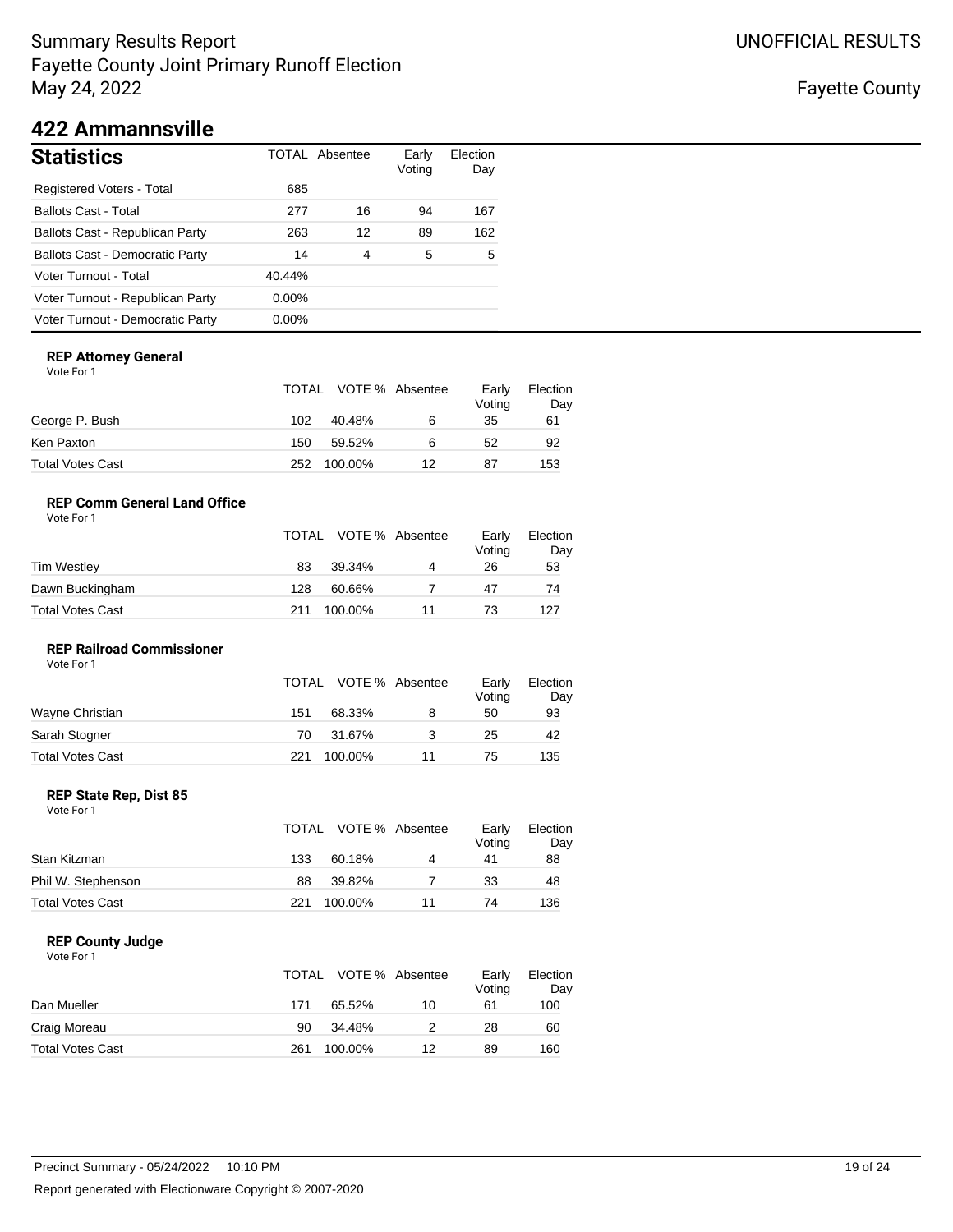# **422 Ammannsville**

### **DEM Lieutenant Governor** Vote For 1

|                  |    | TOTAL VOTE % Absentee | Early<br>Voting | Election<br>Day |
|------------------|----|-----------------------|-----------------|-----------------|
| Michelle Beckley | 5  | 35.71%                |                 |                 |
| Mike Collier     | 9  | 64.29%                |                 | 4               |
| Total Votes Cast | 14 | 100.00%               |                 | 5               |

### **DEM Attorney General**

| Vote For 1 |  |  |
|------------|--|--|
|------------|--|--|

|                         |               | TOTAL VOTE % Absentee | Early<br>Voting | Election<br>Day |
|-------------------------|---------------|-----------------------|-----------------|-----------------|
| Joe Jaworski            | $\mathcal{F}$ | 35.71%                |                 |                 |
| Rochelle Mercedes Garza |               | 64.29%                |                 |                 |
| Total Votes Cast        | 14            | 100.00%               |                 | 5               |

### **DEM Comptroller of Public Accounts**

| Vote For 1       |    |                       |   |                 |                 |
|------------------|----|-----------------------|---|-----------------|-----------------|
|                  |    | TOTAL VOTE % Absentee |   | Early<br>Voting | Election<br>Day |
| Angel Luis Vega  | 3  | 21.43%                |   |                 |                 |
| Janet T. Dudding | 11 | 78.57%                | 4 |                 | 4               |
| Total Votes Cast | 14 | 100.00%               | 4 | 5               | 5               |

### **DEM Comm General Land Office**

|                      |    | TOTAL VOTE % Absentee | Early<br>Voting | Election<br>Day |
|----------------------|----|-----------------------|-----------------|-----------------|
| Sandragrace Martinez | 5  | 35.71%                |                 |                 |
| Jay Kleberg          |    | 64.29%                |                 |                 |
| Total Votes Cast     | 14 | 100.00%               |                 | 5               |
|                      |    |                       |                 |                 |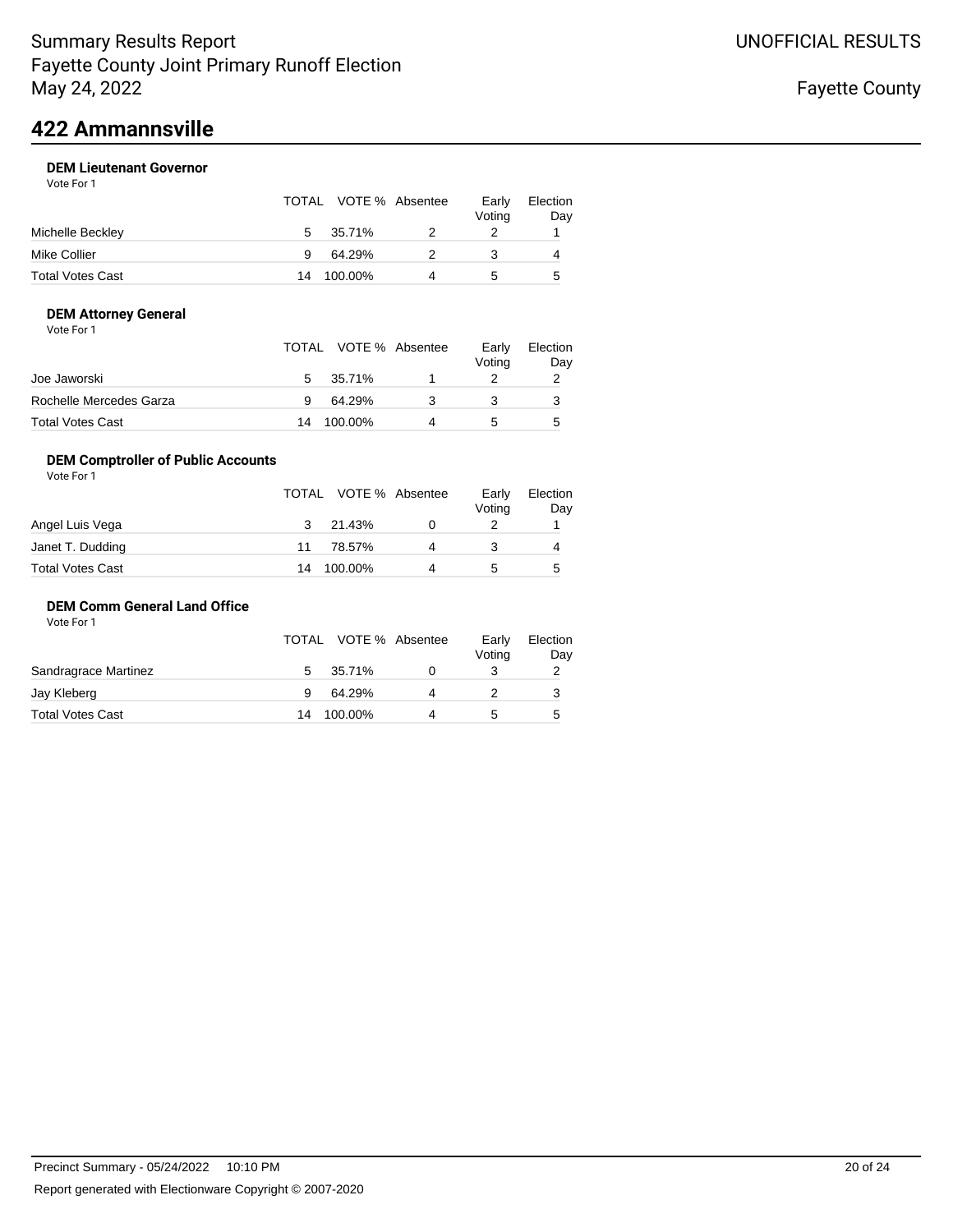Fayette County

# **423 Holman**

| <b>Statistics</b>                      |          | TOTAL Absentee | Early<br>Voting | Election<br>Day |
|----------------------------------------|----------|----------------|-----------------|-----------------|
| <b>Registered Voters - Total</b>       | 865      |                |                 |                 |
| <b>Ballots Cast - Total</b>            | 307      | 5              | 139             | 163             |
| Ballots Cast - Republican Party        | 298      | 3              | 136             | 159             |
| <b>Ballots Cast - Democratic Party</b> | 9        | 2              | 3               | 4               |
| Voter Turnout - Total                  | 35.49%   |                |                 |                 |
| Voter Turnout - Republican Party       | $0.00\%$ |                |                 |                 |
| Voter Turnout - Democratic Party       | $0.00\%$ |                |                 |                 |

### **REP Attorney General**

Vote For 1

|                  |     | TOTAL VOTE % Absentee | Early<br>Voting | Election<br>Day |
|------------------|-----|-----------------------|-----------------|-----------------|
| George P. Bush   | 119 | 42.96%                | 51              | 66              |
| Ken Paxton       | 158 | 57.04%                | 73              | 84              |
| Total Votes Cast | 277 | 100.00%               | 124             | 150             |

### **REP Comm General Land Office**

| Vote For 1 |  |
|------------|--|
|            |  |

|                  |     | TOTAL VOTE % Absentee | Early<br>Voting | Election<br>Day |
|------------------|-----|-----------------------|-----------------|-----------------|
| Tim Westley      | 106 | 44.92%                | 48              | 56              |
| Dawn Buckingham  | 130 | 55.08%                | 61              | 69              |
| Total Votes Cast | 236 | 100.00%               | 109             | 125             |

### **REP Railroad Commissioner** Vote For 1

|                  |     | TOTAL VOTE % Absentee | Early<br>Voting | Election<br>Day |
|------------------|-----|-----------------------|-----------------|-----------------|
| Wayne Christian  | 178 | 72.36%                | 82              | 94              |
| Sarah Stogner    | 68  | 27.64%                | 30              | 38              |
| Total Votes Cast | 246 | 100.00%               | 112             | 132             |

### **REP State Rep, Dist 85**

Vote For 1

|                         |     | TOTAL VOTE % Absentee | Early<br>Voting | Election<br>Day |
|-------------------------|-----|-----------------------|-----------------|-----------------|
| Stan Kitzman            | 153 | 59.53%                | 66              | 84              |
| Phil W. Stephenson      | 104 | 40.47%                | 50              | 54              |
| <b>Total Votes Cast</b> | 257 | 100.00%               | 116             | 138             |

### **REP County Judge**

|                         | TOTAL |         | VOTE % Absentee | Early<br>Voting | Election<br>Day |
|-------------------------|-------|---------|-----------------|-----------------|-----------------|
| Dan Mueller             | 184   | 62.37%  |                 | 82              | 101             |
| Craig Moreau            | 111   | 37.63%  |                 | 53              | 56              |
| <b>Total Votes Cast</b> | 295   | 100.00% |                 | 135             | 157             |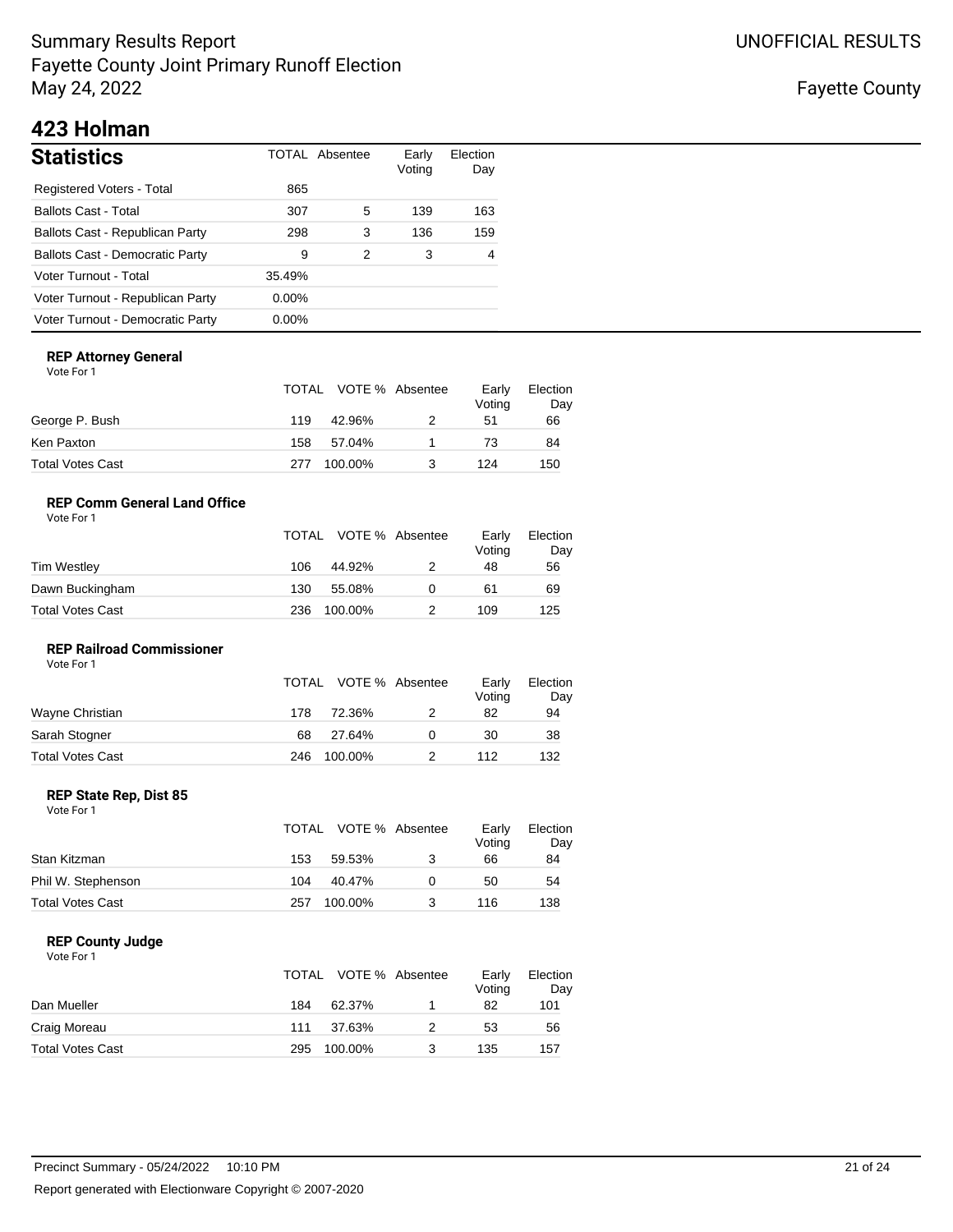# **423 Holman**

### **DEM Lieutenant Governor**

|                  |   | TOTAL VOTE % Absentee | Early<br>Votina | Election<br>Day |
|------------------|---|-----------------------|-----------------|-----------------|
| Michelle Beckley | 3 | 33.33%                |                 |                 |
| Mike Collier     | 6 | 66.67%                |                 |                 |
| Total Votes Cast | 9 | 100.00%               |                 |                 |

### **DEM Attorney General**

|  | Vote For 1 |  |
|--|------------|--|
|--|------------|--|

|                         |   | TOTAL VOTE % Absentee | Early<br>Voting | Election<br>Day |
|-------------------------|---|-----------------------|-----------------|-----------------|
| Joe Jaworski            |   | 44.44%                |                 |                 |
| Rochelle Mercedes Garza | 5 | 55.56%                |                 |                 |
| Total Votes Cast        |   | 100.00%               |                 |                 |

### **DEM Comptroller of Public Accounts**

| Vote For 1       |   |                       |                 |                 |
|------------------|---|-----------------------|-----------------|-----------------|
|                  |   | TOTAL VOTE % Absentee | Early<br>Voting | Election<br>Day |
| Angel Luis Vega  | 4 | 44.44%                |                 | 2               |
| Janet T. Dudding | 5 | 55.56%                |                 |                 |
| Total Votes Cast |   | 100.00%               |                 | 4               |

### **DEM Comm General Land Office**

|                      |   | TOTAL VOTE % Absentee | Early<br>Voting | Election<br>Day |
|----------------------|---|-----------------------|-----------------|-----------------|
| Sandragrace Martinez |   | 44.44%                |                 |                 |
| Jay Kleberg          | 5 | 55.56%                |                 |                 |
| Total Votes Cast     |   | 100.00%               |                 | 4               |
|                      |   |                       |                 |                 |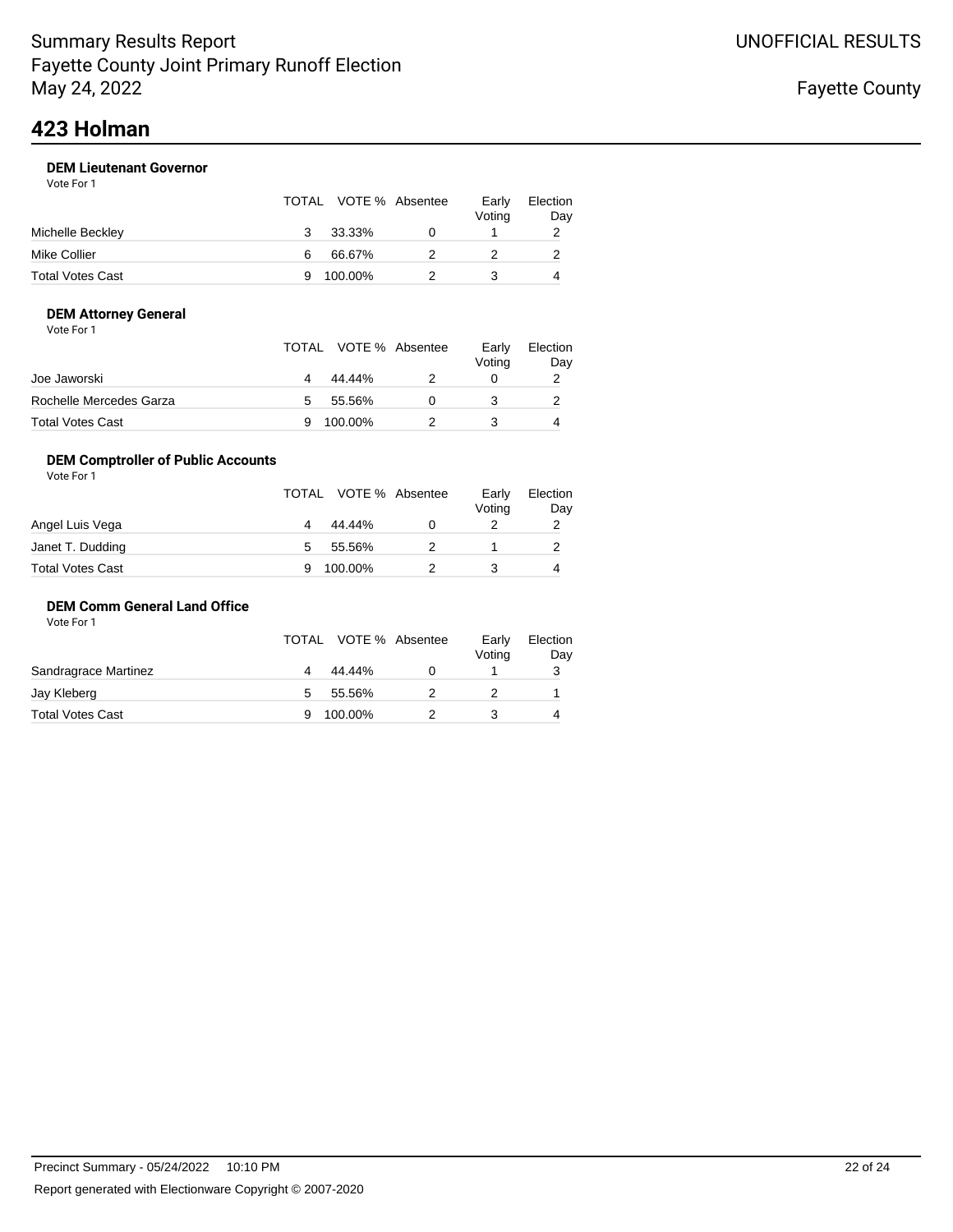Fayette County

# **425 Schulenburg**

| <b>Statistics</b>                      |          | TOTAL Absentee | Early<br>Voting | Election<br>Day |
|----------------------------------------|----------|----------------|-----------------|-----------------|
| Registered Voters - Total              | 2,605    |                |                 |                 |
| <b>Ballots Cast - Total</b>            | 760      | 55             | 152             | 553             |
| Ballots Cast - Republican Party        | 707      | 39             | 145             | 523             |
| <b>Ballots Cast - Democratic Party</b> | 53       | 16             |                 | 30              |
| Voter Turnout - Total                  | 29.17%   |                |                 |                 |
| Voter Turnout - Republican Party       | $0.00\%$ |                |                 |                 |
| Voter Turnout - Democratic Party       | $0.00\%$ |                |                 |                 |

### **REP Attorney General**

Vote For 1

|                  |     | TOTAL VOTE % Absentee |    | Early<br>Voting | Election<br>Day |
|------------------|-----|-----------------------|----|-----------------|-----------------|
| George P. Bush   | 283 | 41.13%                | 16 | 48              | 219             |
| Ken Paxton       | 405 | 58.87%                | 21 | 94              | 290             |
| Total Votes Cast | 688 | 100.00%               | 37 | 142             | 509             |

### **REP Comm General Land Office**

| Vote For 1 |  |
|------------|--|
|            |  |

|                  |     | TOTAL VOTE % Absentee |    | Early<br>Voting | Election<br>Day |
|------------------|-----|-----------------------|----|-----------------|-----------------|
| Tim Westley      | 254 | 42.55%                | 6  | 52              | 196             |
| Dawn Buckingham  | 343 | 57.45%                | 19 | 78              | 246             |
| Total Votes Cast | 597 | 100.00%               | 25 | 130             | 442             |

### **REP Railroad Commissioner**

| Vote For 1       |     |                       |    |                 |                 |
|------------------|-----|-----------------------|----|-----------------|-----------------|
|                  |     | TOTAL VOTE % Absentee |    | Early<br>Voting | Election<br>Day |
| Wayne Christian  | 471 | 75.85%                | 21 | 105             | 345             |
| Sarah Stogner    | 150 | 24.15%                |    | 28              | 115             |
| Total Votes Cast | 621 | 100.00%               | 28 | 133             | 460             |

### **REP State Rep, Dist 85**

Vote For 1

|                         |     | TOTAL VOTE % Absentee |    | Early<br>Voting | Election<br>Day |
|-------------------------|-----|-----------------------|----|-----------------|-----------------|
| Stan Kitzman            | 458 | 71.01%                | 19 | 89              | 350             |
| Phil W. Stephenson      | 187 | 28.99%                | 12 | 44              | 131             |
| <b>Total Votes Cast</b> | 645 | 100.00%               | 31 | 133             | 481             |

### **REP County Judge**

|                         |     | TOTAL VOTE % Absentee |    | Early<br>Voting | Election<br>Day |
|-------------------------|-----|-----------------------|----|-----------------|-----------------|
| Dan Mueller             | 462 | 65.72%                | 32 | 86              | 344             |
| Craig Moreau            | 241 | 34.28%                |    | 57              | 177             |
| <b>Total Votes Cast</b> | 703 | 100.00%               | 39 | 143             | 521             |